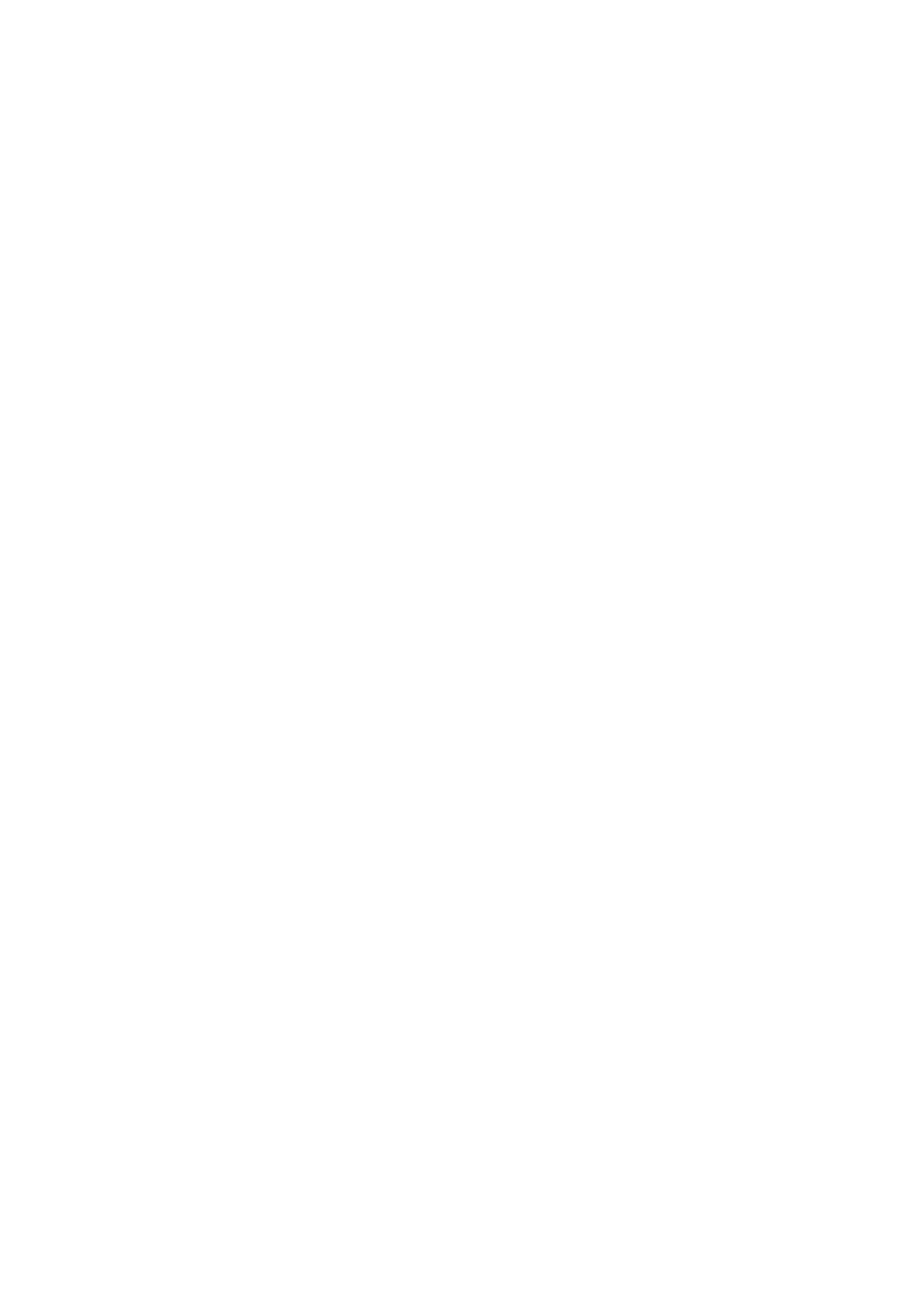### <span id="page-2-0"></span>Abstract

In this project, two difference but related fields will be studied. On the one hand we study elliptic curve theory and on the other hand we show some elliptic curve applications to cryptography. Every main topic is going to be explained briefly and the most important results will be remarked.

#### Elliptic curve theory

First of all, we explain algebraic preliminaries about curves in the projective plane. These concepts are shown in order to understand all concepts we use later, then we can introduce *elliptic curves* defined over a general field. These elliptic curves are cubics in the projective plane without singular points.

After this, we prove that an elliptic curve can be expressed with the projective general Weierstrass equation. This projective equation can be dehomogenized. Once we have this, when the characteristic of the field si different of 2 and 3,then this dehomogenized Weierstrass general equation can be transformed into the affine equation:  $y^2 = x^3 + ax + b$ , which is the standard equation to work with elliptic curves.

Then, an operation over elliptic curves points known as *the chord-and-tangent method* is explained. This is a geometric method to produce, given two points on an elliptic curve,a third one. This operation is naturally conmutattive and we prove the existence of a neutral element and an inverse element.

The next goal will be to prove the associativity. In order to show this, we need to introduce the concept of *pencil of curves*. A main theorem which characterizes the existence of a pencil having 8 differrent points of the projective plane is proven. The proof of the associativity is based on the construction of a pencil with 9 different points that are the intersection points of two different cubics.

Lemma. *The set of points of an elliptic curve forms an abelian group with the operation defined by the chord-and-tangent method.*

After this, elliptic curves defined over finite fields are studied. Now the main objective will be prove the *Hasse's Theorem* which bounds the number of rational points that an elliptic curve defined over a finite field has.

**Theorem** (Hasse). *The order of an elliptic curve*  $E(\mathbb{F}_q)$ *,*  $|E(\mathbb{F}_q)|$ *, verifies* 

$$
|q+1-|E(\mathbb{F}_q)|| \le 2\sqrt{q}.
$$

The proof of this theorem involves various concepts. We start defining an *endomorphism* of elliptic curves. Some key concepts such as the *degree* or *separability* of endomorphisms are defined. After this, some principal results about endomorphisms are proven: the relationship between the degree and the kernel of an endomorphism and some properties about *Frobenius endomorphism*.

One surprising fact in the proof of Hasse's theorem is the use of a topological property of rational numbers, a characteristic zero field, in order to prove a finite fields result.

An easy example is given in order to show the importance of this theorem.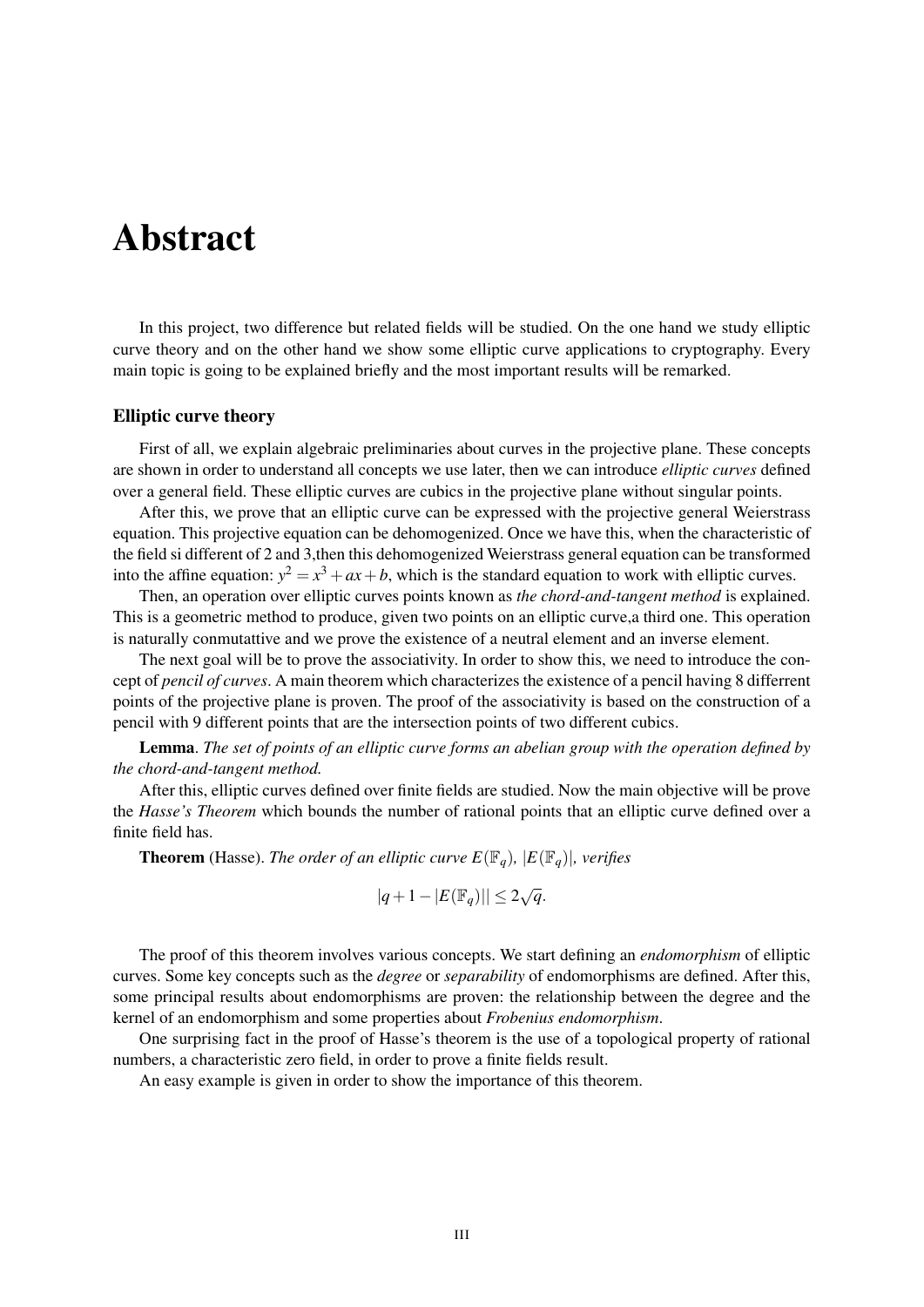#### Elliptic curve cryptography

We start mentioning two hard problems which some public key schemes are based on are named. These two problems are the integer factorization problem and the discrete logarithm problem. Elliptic curve cryptography is based in this second one.

Next, we find a comparison of key lenght needed to obtain the same level of security between a protocol using a finite field and the same protocol using the group generated by an elliptic curve defined over a finite field.

Given *G*,*P*, two points of an elliptic curve. The number *k* will be said to be the *discrete logarithm* of *P* respect to *G* if  $P = kG$ . The *elliptic curve discrete logarithm problem(ECDLP)* is based on the difficulty to find *k* knowing *G* and *P*. Having this explained, we will see a way to generate keys and how to compute *kG* efficiently.

Classical elliptic curve cryptography. At the beggining of this part, the classical cryptographic protocols based on elliptic curvas will be explained along with a brief note remarking cryptographic hash functions. These protocols are named Diffie-Hellman and ElGamal. The first one allows two people to agree on a point a point in the elliptic curve safely and the second one allows to send an encrypted message. The security of this protocols is based on the ECDLP.

There exist other schemes which allow a party to sign a digital document and a second party to verify the validity of the signature. These schemes are named *Digital signatures*. In this case, we will explain digital signatures with elliptic curves.

The most famous digital signature scheme with elliptic curves is *ECDSA*. This scheme will be explained along with remarks about its security. Another digital signature scheme is explained, *Schnorr Signatures*. Schnorr signatures are linear. This property allows many people to sign a digital document with only one signature. This is called *Key Aggregation for Schnorr Signatures* or *Multiple Signatures*. The linearity of Schnorr Signatures is a great advantage over ECDSA, which are not linear.

Elliptic curve cryptography nowadays An important function of elliptic curves today is its use in crypto coins, such as Bitcoin, who uses ECDSA to sign its transacctions.

But, Bitcoin has a huge problem of storage space because it stores the whole information of its transactions. *Mimblewimble* is a new protocol whose purpose is to solve this problem. Mimblewimble does not store all the information because of its transactions allows a person to prove the validity of a coin only knowing the current state of the coin and its origin.

Mimblewimble does not use scripts (like Bitcoin), therefore all the transactions have to be done with signatures. One could think that this will bring many limitations, but some of these limitations can be overcome thanks to a new scheme of signatures, called *Adaptor Signatures*.

Adaptor Signatures are a modification of Multiple Signatures. This modification will allow two parties to sign digital documents without trusting each other, because if one party signs the transaction, then some secret information must be revealed to the other party.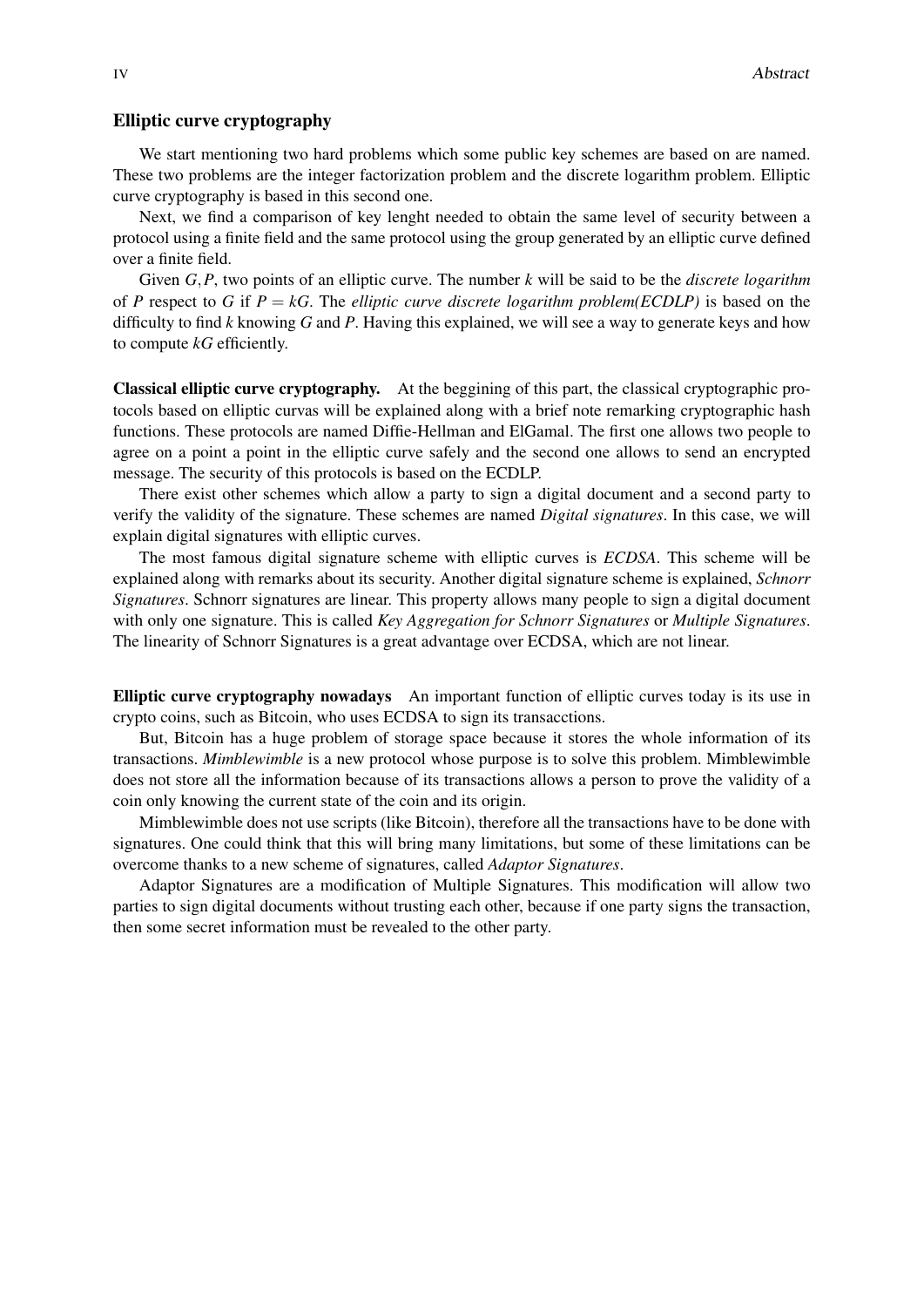# Índice general

| <b>Abstract</b> |                                                              |                |
|-----------------|--------------------------------------------------------------|----------------|
|                 | 1. Introducción y objetivos                                  | 1              |
|                 | 2. Preliminares algebraicos                                  | 3              |
|                 | 3. Curvas elípticas                                          | 5              |
|                 |                                                              | 5              |
|                 |                                                              | 6              |
|                 | 3.2.1. Asociatividad del grupo asociado a una curva elíptica | $\overline{7}$ |
|                 |                                                              | 10             |
|                 | 4. Criptografía sobre curvas elípticas                       | 15             |
|                 |                                                              | 16             |
|                 |                                                              | 17             |
|                 |                                                              | 19             |
|                 |                                                              | 21             |
|                 | <b>Bibliografía</b>                                          | 25             |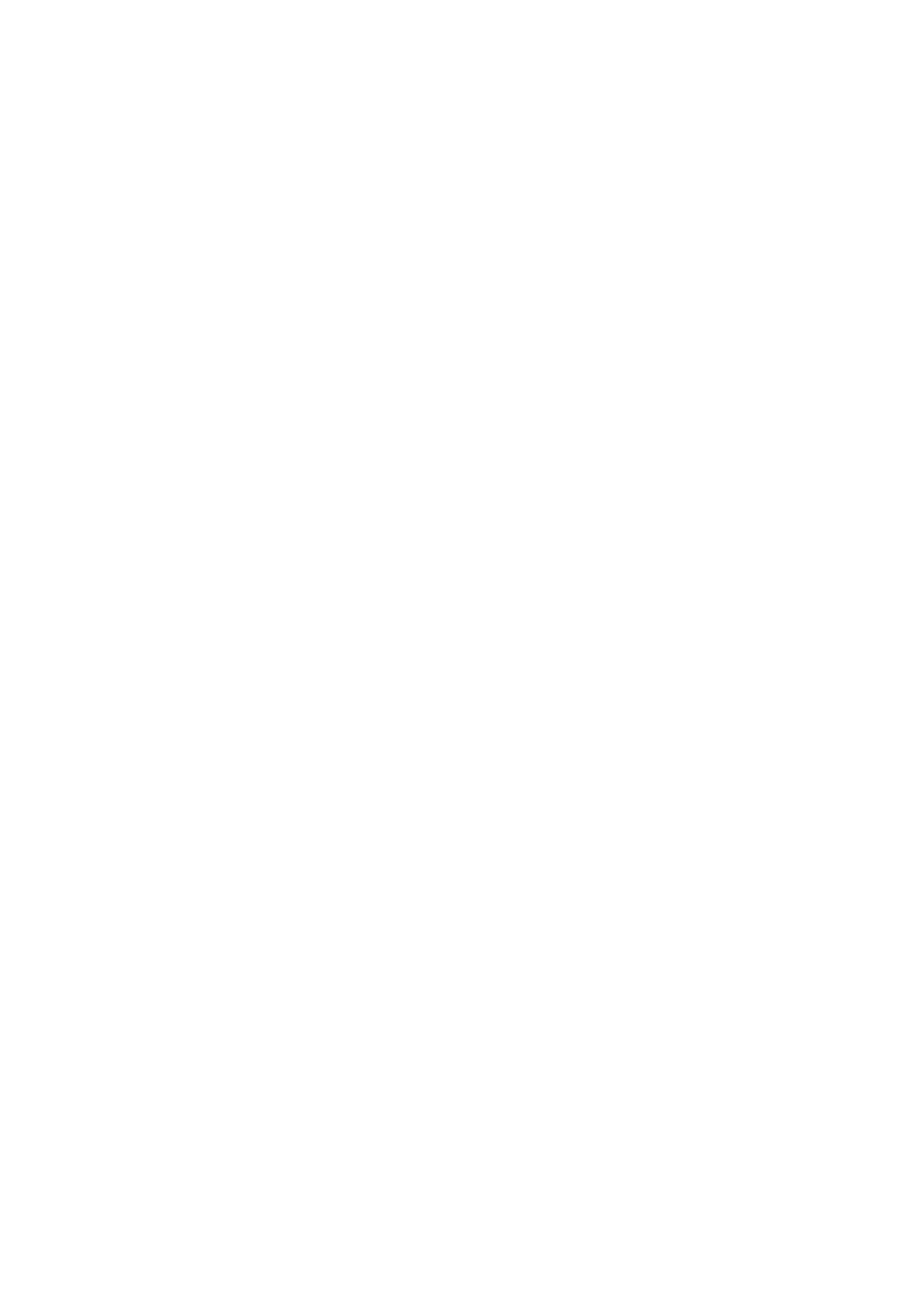### <span id="page-6-0"></span>Capítulo 1

### Introducción y objetivos

#### Contexto

Desde hace varios siglos, las curvas elípticas han sido estudiadas por los matemáticos y se han utilizado para resolver un amplio abanico de problemas como, por ejemplo, el *Último Teorema de Fermat*.

Sin embargo, la aplicación de las curvas elípticas en la criptografía vino mucho después. En el año 1985, Neal Koblitz y Victor Miller propusieron independientemente utilizar las curvas elípticas para diseñar sistemas criptográficos de clave pública. Esto empezó a cobrar una mayor relevancia a finales de la década de los 90, cuando los sistemas con curvas elípticas comenzaron a recibir una gran aceptación comercial y compañías privadas incluyeron dichos protocolos en sus productos de seguridad.

Uno de los principales problemas al que se enfrenta la criptografía con curvas elípticas, y los principales criptosistemas de clave pública, son los ordenadores cuánticos. En 1994, Peter Shor presentó un algoritmo para ordenadores cuánticos capaz de calcular logaritmos discretos y factorizar enteros, principales problemas matemáticos en los que se basa la criptografía de clave pública, de forma eficiente. Sin embargo, hasta la fecha no se ha podido construir un ordenador cuántico con la capacidad suficiente para resolver instancias de estos problemas no triviales.

#### Problemas abordados

Los problemas abordados en el presente trabajo han sido por un lado el estudio teórico sobre las curvas elípticas así como el estudio de las mismas definidas sobre cuerpos finitos y, por otro lado, el estudio y la explicación de diversos protocolos criptográficos que hacen uso de las curvas elípticas.

En el estudio teórico, daremos primero ciertos preliminares algebraicos necesarios para la comprensión de las curvas elípticas. Se pasará a continuación a introducir las mismas y a la explicación de una operación que podemos realizar sobre ellas, que las dotará de una estructura de grupo. Por último, ya que se suelen utilizar curvas elípticas definidas sobre cuerpos finitos en criptografía, proporcionaremos una estimación sobre el número de puntos de una curva elíptica definida sobre un cuerpo finito (*Teorema de Hasse*).

En el estudio de los protocolos criptográficos basados en curvas elípticas, empezaremos abordando e introduciendo el problema del logaritmo discreto y las ventajas que poseen las curvas elípticas sobre otros grupos a la hora de llevar a cabo dichos protocolos. Después se explicarán algunos de los protocolos clásicos más utilizados y acabaremos dando algunas de las últimas aplicaciones que se han desarrollado en los últimos años y que se continúan implementando.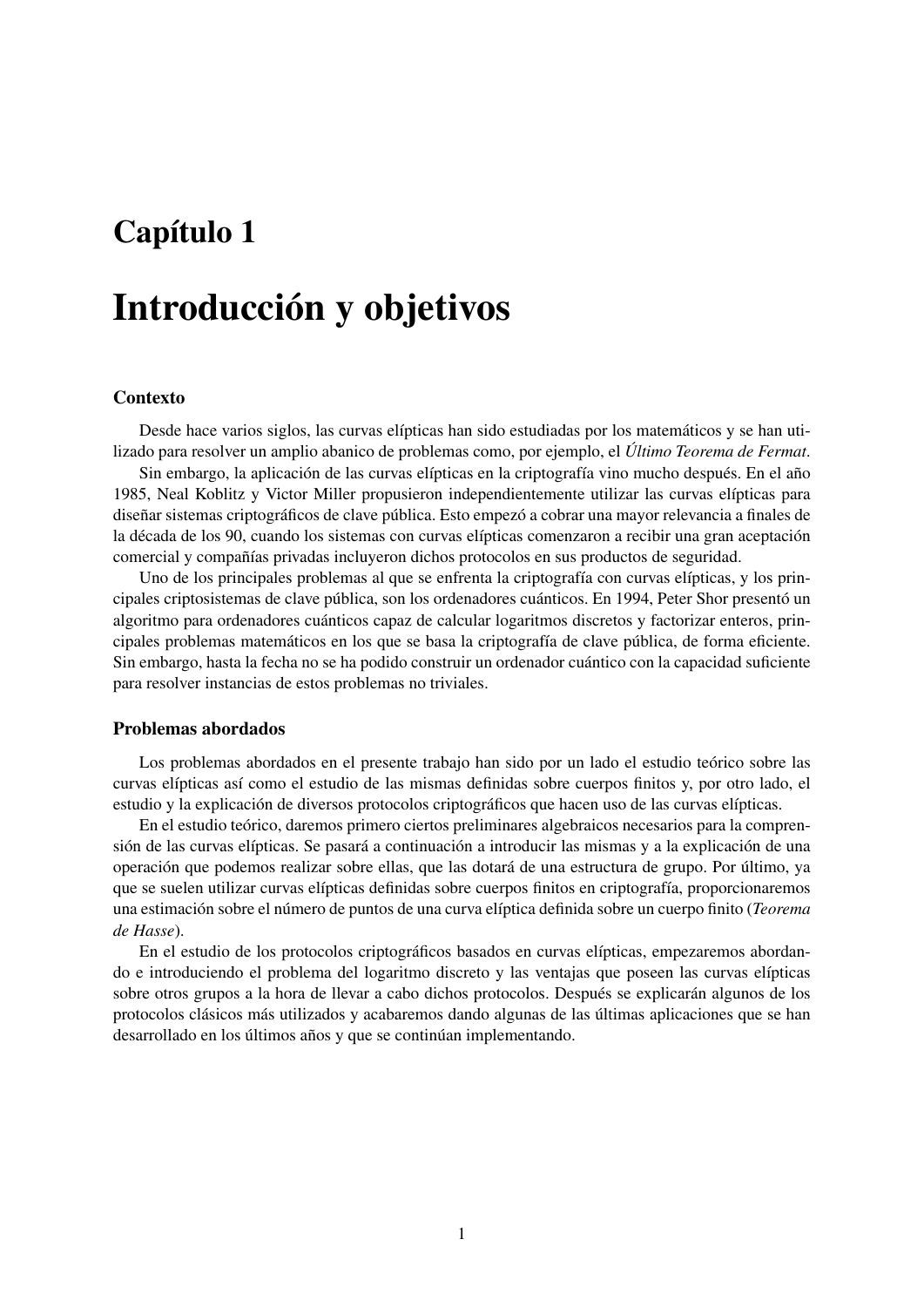Comentario. Nótese que un estudio exhaustivo sobre la teoría de curvas elípticas es inviable en un trabajo de esta extensión, debido a la enorme amplitud de dicha teoría. Es por esto por lo que se han elegido algunos de los contenidos más representativos de esta teoría en relación a su aplicación en la criptografía.

#### **Objetivos**

Los objetivos que se persiguen al realizar este trabajo son:

- Explicar la aritmética de los puntos de las curvas elípticas.
- Realizar un estudio en profundidad de las curvas elípticas sobre cuerpos finitos, con el fin de dar una aproximación del número de puntos que posee una curva elíptica sobre un cuerpo finito.
- Explicar el problema del logaritmo discreto sobre curvas elípticas y exponer protocolos criptográficos clásicos cuya seguridad resida en la dificultad de resolver dicho problema.
- Desarrollar los principales protocolos de firmas digitales con curvas elípticas.
- Mostrar un protocolo de criptomonedas actual que utilice curvas elípticas en sus transacciones.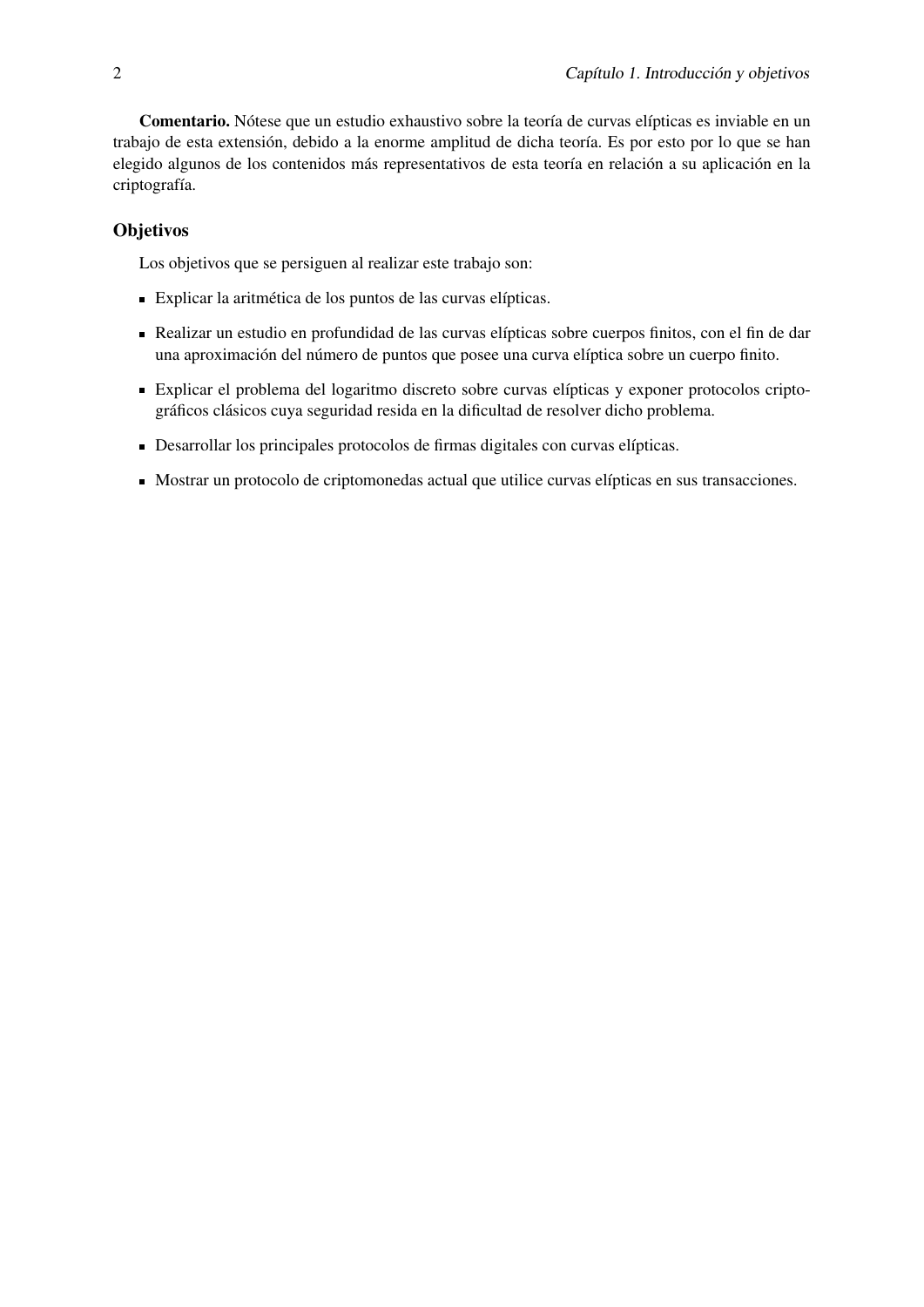### <span id="page-8-0"></span>Capítulo 2

.

### Preliminares algebraicos

**2.0.1 Definición.** Sea F un cuerpo. El plano afín sobre F, que denotaremos  $\mathbb{A}^2$  es el conjunto de puntos de  $\mathbb{F}^2 = \mathbb{F} \times \mathbb{F}$ . Se define el *plano proyectivo* sobre  $\mathbb{F}^2$ ,  $\mathbb{P}^2 := (\mathbb{F}^3 \setminus \{0\})/\sim$ , donde  $\sim$  es la relación de equivalencia dada por

 $(x, y, z) \sim (x', y', z') \Leftrightarrow \exists \lambda \in (\mathbb{F} \setminus \{0\}) \text{ tal que}(x, y, z) = \lambda (x', y', z')$ 

Cada una de las clases de equivalencia se llama punto proyectivo y lo denotaremos por $(x : y : z)$ . Dado un punto proyectivo  $(x : y : z)$  sabemos que  $x \neq 0$  o  $y \neq 0$  o  $z \neq 0$ . Los puntos proyectivos con *z* = 0 forman lo que se denomina *recta del infinito*. De manera análoga definimos el *espacio proyectivo* de dimensión  $n, \mathbb{P}^n$ .

**2.0.2 Definición.** Dado un polinomio  $F(x_1,...,x_n) \in \mathbb{F}[x_1,...,x_n]$  diremos que es un *polinomio homogéneo* si todos sus monomios tienen el mismo grado.

Notar que si  $x_{n+1} \neq 0$ ,  $(x_1 : ... : x_n : x_{n+1}) \in \mathbb{P}^n \Rightarrow (x_1 : ... : x_{n+1}) \sim (\frac{x_1}{x_{n+1}})$  $\frac{x_1}{x_{n+1}}$  : ... :  $\frac{x_n}{x_{n+1}}$  $\frac{x_n}{x_{n+1}}$ : 1), entonces podemos tomar *xn*+<sup>1</sup> = 1 y cambiar el resto de coordenadas. Podemos tomar cualquier otra coordenada para este razonamiento y para los que van a ser explicados a continuación. Ahora podemos ver la relación entre el espacio afín y el espacio proyectivo. Consideramos estas aplicaciones:

$$
\mathbb{A}^n \to \mathbb{P}^n
$$
  
\n
$$
(a_1, ..., a_n) \mapsto (a_1 : ... : a_n : 1)
$$
  
\n
$$
\left(\frac{a_1}{a_{n+1}}, ..., \frac{a_n}{a_{n+1}}\right) \leftarrow (a_1 : ... : a_n : a_{n+1})
$$

Donde cabe notar que la segunda aplicación está definida solamente en la parte del espacio proyectivo cuyos puntos tienen la última coordenada no nula.

Relación de polinomios: A estos procesos los llamaremos *homogeneización*(()<sup>∗</sup> ) y *deshomogeneización*(()∗):

$$
()^* : \mathbb{F}[x_1, ..., x_n] \to \mathbb{F}[x_1, ..., x_{n+1}]
$$
  

$$
f \mapsto f^* = x_{n+1}^d f\left(\frac{x_1}{x_{n+1}}, ..., \frac{x_n}{x_{n+1}}\right), \text{ donde } d \text{ es el grado de } f.
$$
  

$$
()_* : \mathbb{F}[x_1, ..., x_{n+1}] \to \mathbb{F}[x_1, ..., x_n]
$$
  

$$
F \mapsto F_* = F(x_1, ..., x_x, 1)
$$

Tenemos entonces  $(f^*)_* = f y x_{n+1}^d (F_*)^* = F$ . A partir de ahora tomaremos  $x_{n+1}$  como la variable que homogeneiza y deshomogeneiza los polinomios.

A los polinomios homogéneos los llamaremos *formas*.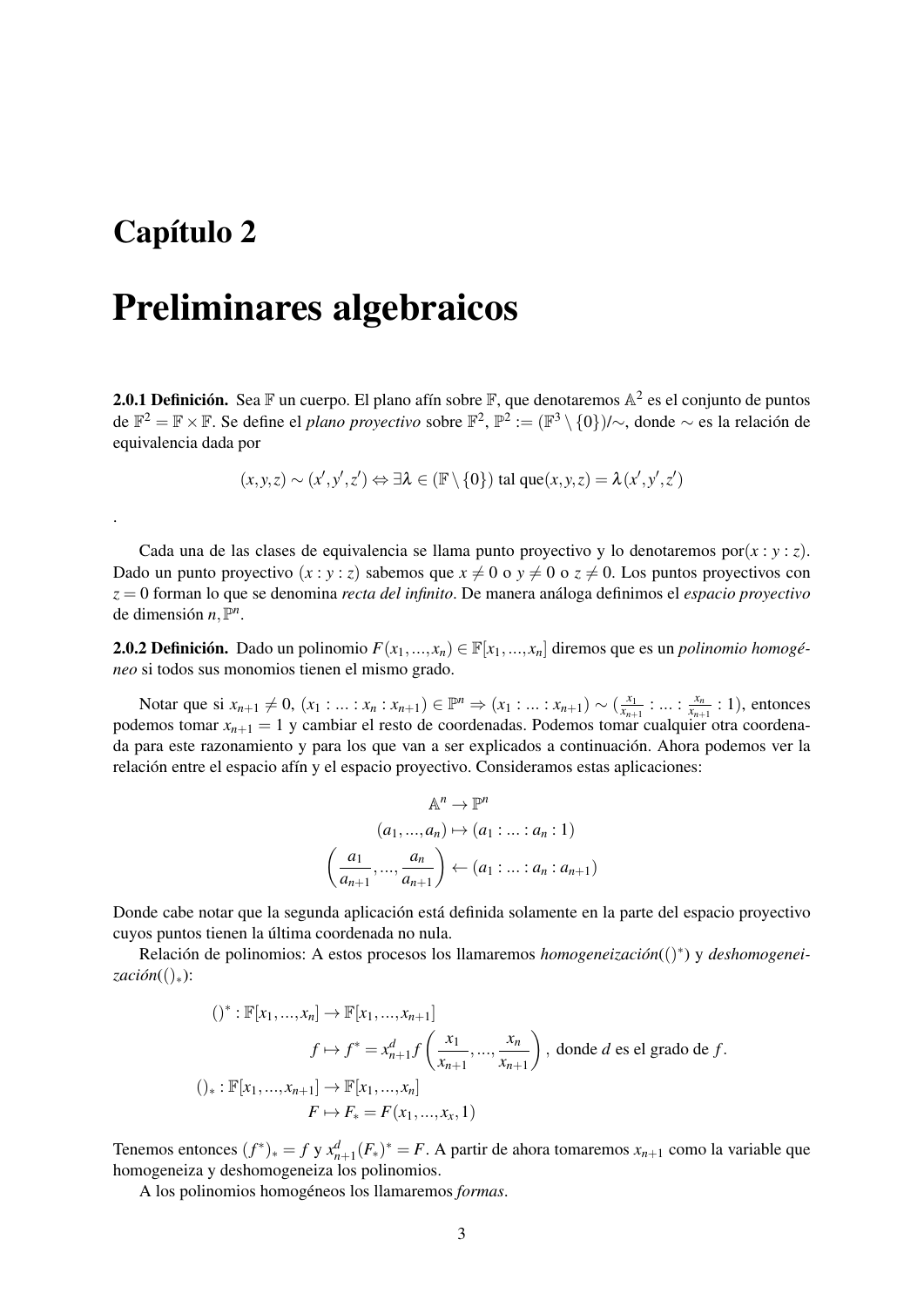A continuación vamos a definir las dos aplicaciones siguientes:

$$
I: \mathscr{P}(\mathbb{A}^n) \to \mathscr{P}(\mathbb{F}[x_1, ..., x_n])
$$

$$
T \to I(T) = \{f \in \mathbb{F}[x_1, ..., x_n]| f(p) = 0 \ \forall p \in T\}
$$

$$
V: \mathscr{P}(\mathbb{F}[x_1, ..., x_n]) \to \mathscr{P}(\mathbb{A}^n)
$$

$$
S \mapsto V(S) = \{p \in \mathbb{A}^n | f(p) = 0 \ \forall f \in S\}
$$

2.0.3 Definición. Diremos que un subconjunto de A *n* es un *conjunto algebraico afín* si es de la forma *V*(*S*) para algún *S* ⊂  $\mathscr{P}(\mathbb{F}[x_1,...,x_n])$ . Notar también que *V*(*S*) = *V*(*I*(*S*)) donde *I*(*S*) es el ideal generado por *S*.

De manera análoga al caso afín, podemos definir variedades algebraicas proyectivas e ideales homogéneos, tomando puntos proyectivos del espacio proyectivo P *<sup>n</sup>* y homogeneizando los polinomios de los ideales tal y como se ha marcado anteriormente.

**2.0.4 Definición.** Sean  $f(x, y) \in \mathbb{F}[x, y]$  y  $F(x, y, z) \in \mathbb{F}[x, y, z]$  no constantes. Entonces el conjunto  $\mathscr{C}(f) = \{(x, y) | f(x, y) = 0\}$  se denomina *curva afín*  $y \mathscr{C}(F) = \{(x : y : z) | F(x : y : z) = 0\}$  *curva proyectiva*.

Llamaremos *grado* de una curva proyectiva  $\mathscr{C} = \mathscr{C}(F)$  al grado del polinomio homogéneo *F*. Llamaremos *rectas* a las curvas proyectivas de grado 1, *cónicas* a las curvas proyectivas de grado 2 y *cúbicas* a las curvas proyectivas de grado 3.

**2.0.5 Definición.** Sea  $\mathscr{C} = \mathscr{C}(F) = \{(x : y : z) | F(x : y : z) = 0\}$  una curva proyectiva y  $p = (a : b : c) \in \mathscr{C}$ . Decimos que  $p$  es un *punto singular* de  $\mathscr C$  si satisface las ecuaciones:

$$
\begin{cases} \frac{\partial f}{\partial x}(p) = 0, \\ \frac{\partial f}{\partial y}(p) = 0, \\ \frac{\partial f}{\partial z}(p) = 0. \end{cases}
$$

Con esto, decimos que una curva es *lisa* si todos sus puntos son no singulares. De este modo podemos definir la *multiplicidad* de *p* en  $\mathscr C$  como el menor entero  $m_p$  tal que

$$
\frac{\partial^m F}{\partial^i x \partial^j y \partial^k z}(p) \neq 0
$$
para algunos i,j,k cumpliendo i+j+k=m

Sea  $\mathscr{D} = \mathscr{D}(G)$  otra curva provectiva, llamamos curva intersección a  $\mathscr{C} \cap \mathscr{D}$ .

**2.0.6 Definición.** Sea  $\mathscr{C} = \mathscr{C}(F)$  una curva proyectiva, llamamos *recta tangente a*  $\mathscr{C}$  *en p* a la recta dada por la ecuación  $F_x(p)x + F_y(p)y + F_z(p)z = 0$ .

**2.0.7 Proposición.** Sean  $\mathcal{C}, \mathcal{D}$  curvas provectivas sin componentes comunes. Entonces

$$
m_p(\mathscr{C} \cap \mathscr{D}) \ge m_p(\mathscr{C}) \cdot m_p(\mathscr{D}).
$$

Además, se obtiene la igualdad  $\Leftrightarrow$  las tangentes a  $\mathscr C$  en *p* son distintas de las tangentes en  $\mathscr D$  en *p*.

**2.0.8 Lema.** Sea  $F \in F[x, y, z]$ . Entonces se puede descomponer F en producto de factores irreducibles  $F = F_1^{e_1} \cdots F_s^{e_s}$ . Con esta descomposición, podemos escribir la curva como unión de sus componentes  $\text{irreducibles: } \mathcal{C}(F) = \mathcal{C}(F_1) \cup \cdots \cup \mathcal{C}(F_s).$ 

**2.0.9 Definición.** Una curva  $\mathscr{C}$  se dice irreducible si  $\mathscr{C} = \mathscr{C}(F)$  con *F* irreducible.

<span id="page-9-0"></span>**2.0.10 Teorema** (Teorema de Bezout). Sean *F* y *G* formas de grado *n* y *m* respectivamente, y  $\mathscr{C}$  =  $\mathscr{C}(F), \mathscr{D} = \mathscr{D}(G)$  curvas proyectivas sin componentes comunes. Entonces

$$
\sum_{p \in \mathscr{C} \cap \mathscr{D}} m_p(\mathscr{C} \cap \mathscr{D}) = nm = gradF \cdot gradG.
$$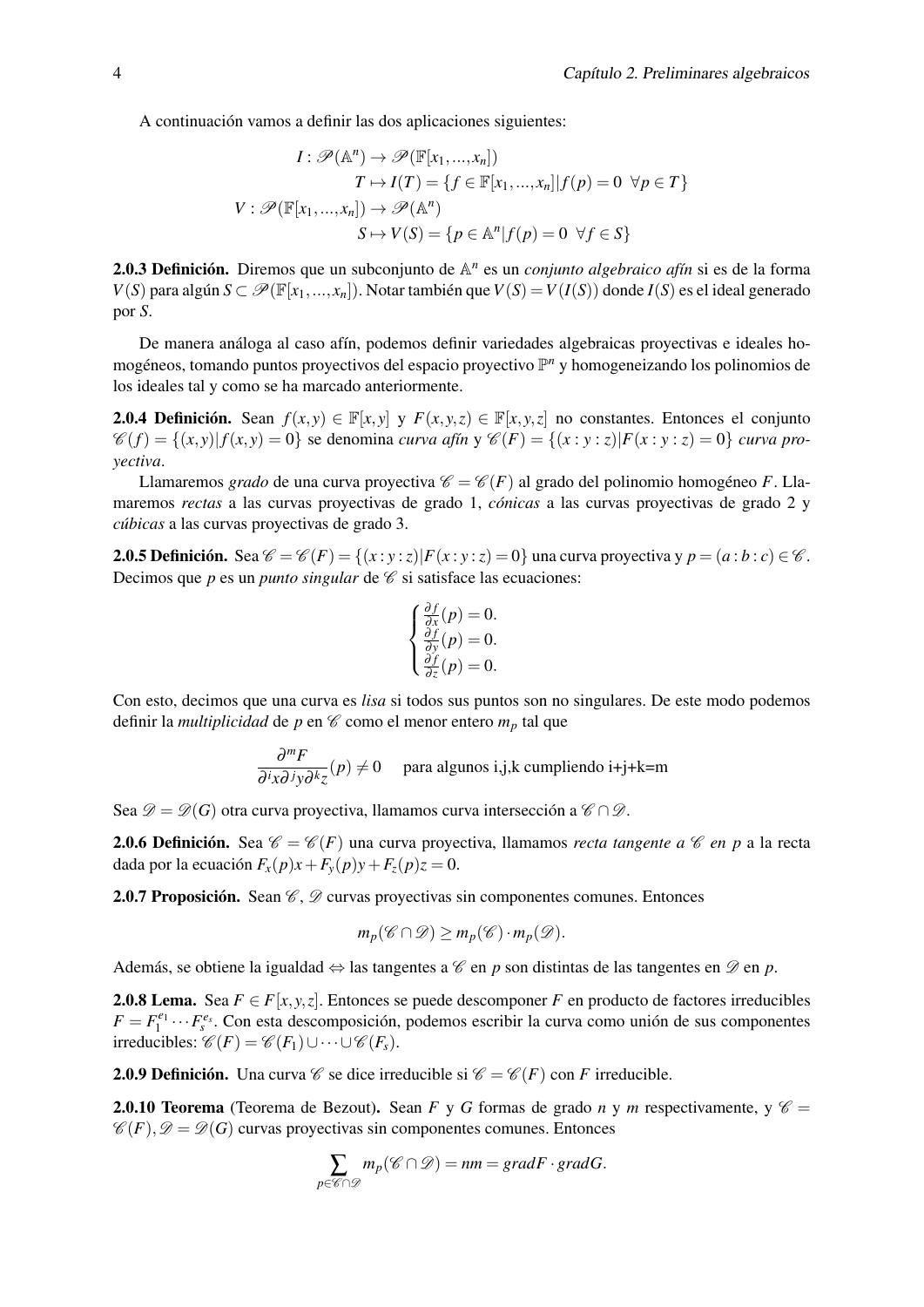### <span id="page-10-0"></span>Capítulo 3

### Curvas elípticas

**3.0.1 Definición.** Una curva elíptica es una curva lisa  $E \subset \mathbb{P}^2$  de grado 3.

#### <span id="page-10-1"></span>3.1. Ecuación de Weierstrass

Cualquier curva elíptica puede ser escrita en  $\mathbb{P}^2$  como una cúbica de la siguiente forma:

$$
Ax3 + Bx2y + Cx2z + Dxyz + Ey2z + Fy2x + Gy3 + Hz3 + Iz2x + Jz2y = 0.
$$

Tomando un sistema de referencia adecuado y haciendo el cambio de variable correspondiente, tales curvas se pueden expresar en la forma proyectiva de Weierstrass:

$$
y^2z + a_1xyz + a_3yz^2 = x^3 + a_2x^2z + a_4xz^2 + a_6z^3.
$$

O en el plano afín, deshomogeneizando la ecuación anterior nos queda, que una *curva elíptica E* se define por una ecuación de Weierstrass de la forma:

<span id="page-10-3"></span>
$$
E: y^2 + a_1xy + a_3y = x^3 + a_2x^2 + a_4x + a_6,
$$
\n(3.1)

donde  $a_1, a_2, a_3, a_4, a_6 \in \mathbb{F}$ . El conjunto de puntos de *E* son  $E(\mathbb{F}) = \{\infty\} \cup \{(x, y) \mathbb{F} \times \mathbb{F} | y^2 + a_1 xy + a_3 y = 0\}$  $x^3 + a_2x^2 + a_4x + a_6$ }, donde ∞ es el punto del infinito de la curva.

Diremos que *E está definida sobre* F y lo denotaremos *E*(F). A F lo llamaremos *cuerpo base*. En ocasiones denotaremos a la curva elíptica simplemente como *E* cuando se sobreentienda el cuerpo base en el que está definida.

**3.1.1 Proposición.** Sea  $E(\mathbb{F})$  una curva elíptica. Si *char*( $\mathbb{F}) \neq 2,3$ , entonces el cambio de variables

$$
(x,y) \mapsto \left(\frac{x - 3a_1^2 - 12a_2}{36}, \frac{y - 3a_1x}{216} - \frac{a_1^3 + a_1a_2 - 12a_3}{24}\right)
$$

transforma *E* en la curva

<span id="page-10-2"></span> $y^2 = x^3 + ax + b$ , (3.2)

donde  $a, b \in \mathbb{F}$ .

*Demostración.* Es suficiente comprobar el cambio de variable.

#### Comentarios:

- 1. Dado el uso que vamos a hacer de las curvas elípticas, de aquí en adelante vamos a desarrollar el trabajo con la ecuación de Weierstrass simplificada [\(3.2\)](#page-10-2), asumiendo pues que *char*( $\mathbb{F}$ )  $\neq$  2,3.
- 2. Si *char*( $\mathbb{F}$ ) = 2, la ecuación anterior [\(3.2\)](#page-10-2) no es válida ya que tiene puntos singulares.
- 3. Si *char*(F) = 3, la ecuación [\(3.2\)](#page-10-2) es válida, pero existen curvas que no tienen esta forma.

 $\Box$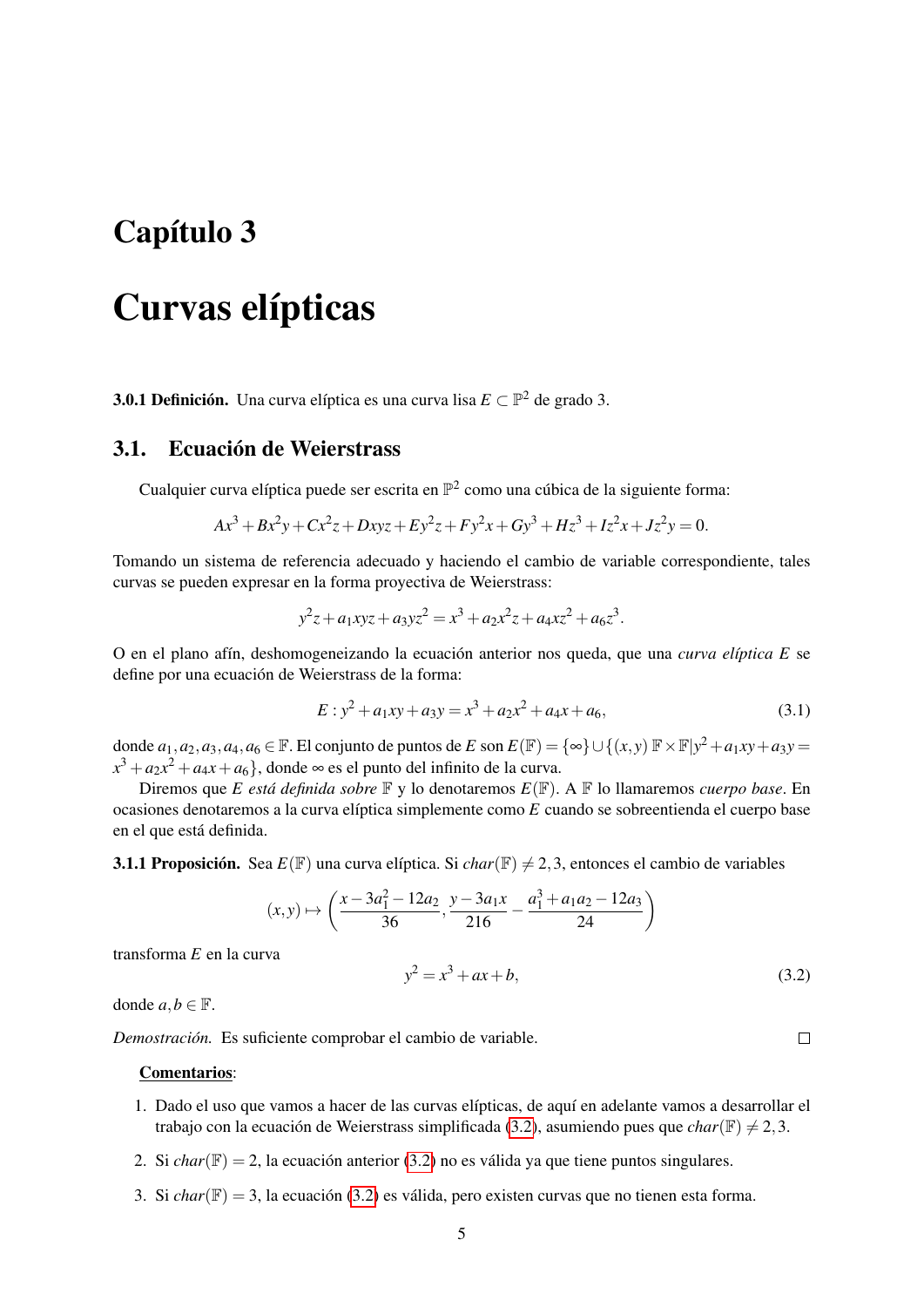#### <span id="page-11-0"></span>3.2. Estructura de grupo de las curvas elípticas

En este apartado vamos a dotar de estructura de grupo a una curva elíptica. Con este fin, vamos a definir una operación en *E*(F), mediante el *método de la cuerda y la tangente* del siguiente modo:

- $\blacksquare$  Tomamos *E* una curva elíptica dada por la ecuación de Weierstrass y sea  $\mathcal O$  un punto de ella, al que llamaremos *punto base*.
- Sean  $P, Q \in E$  y *L* la recta que pasa por estos dos puntos.
- Sea ahora *R* el tercer punto de corte de *L* con *E*; es decir,  $E \cap L = \{P, Q, R\}$ . Si  $P = Q$ , entonces *L*<sup> $\prime$ </sup> (recta tangente a *E* en *P*) corta a *E* en un segundo punto; es decir,  $E \cap L' = \{P, P, R\}$ .
- Ahora volvemos a repetir el mismo proceso tomando los puntos  $R, \mathcal{O}$ . Llamamos  $\overline{L}$  a la recta que pasa por *R*,  $\mathcal{O}$  y que cortará a *E* en otro tercer punto *S*, así  $E \cap \overline{L} = \{R, \mathcal{O}, S\}$ . Si  $\overline{L}$  es tangente a *E* en  $\mathcal O$ , entonces  $\overline{L}$  no corta a  $E$  en un tercer punto y tomamos  $S = \mathcal O$ .
- Entonces denotamos  $S := P \oplus Q$ .

A continuación se muestra un ejemplo gráfico del método de la curva y la tangente:



Figura 3.1: Ejemplo método de la cuerda y la tangente. Curva elíptica: *y* <sup>2</sup> = *x* <sup>3</sup> −2*x*+1 definida sobre R

3.2.1 Proposición (Propiedades del método de la cuerda y la tangente).

1. Conmutatividad:

$$
P\oplus Q=Q\oplus P.
$$

2. Existencia de elemento neutro:

$$
P\oplus\mathscr{O}=P.
$$

3. Existencia de elemento opuesto:

Dado 
$$
P ∈ E ⇒ ∃(−P)
$$
 tal que  $P ⊕(−P) = ∅$ .

*Demostración.* 1. Inmediata, ya que solo hay una recta que corte a *P* y *Q*.

2. Podemos ver la existencia de elemento neutro de forma directa ya que: la recta *L* que pasa por *P* y O corta a la curva en un tercer punto *R*. Ahora para hallar *P*⊕O tomamos la recta que pasa por *R* y  $\mathcal{O}$ , que corta a la curva de nuevo en *P* y así  $P \oplus \mathcal{O} = P$ .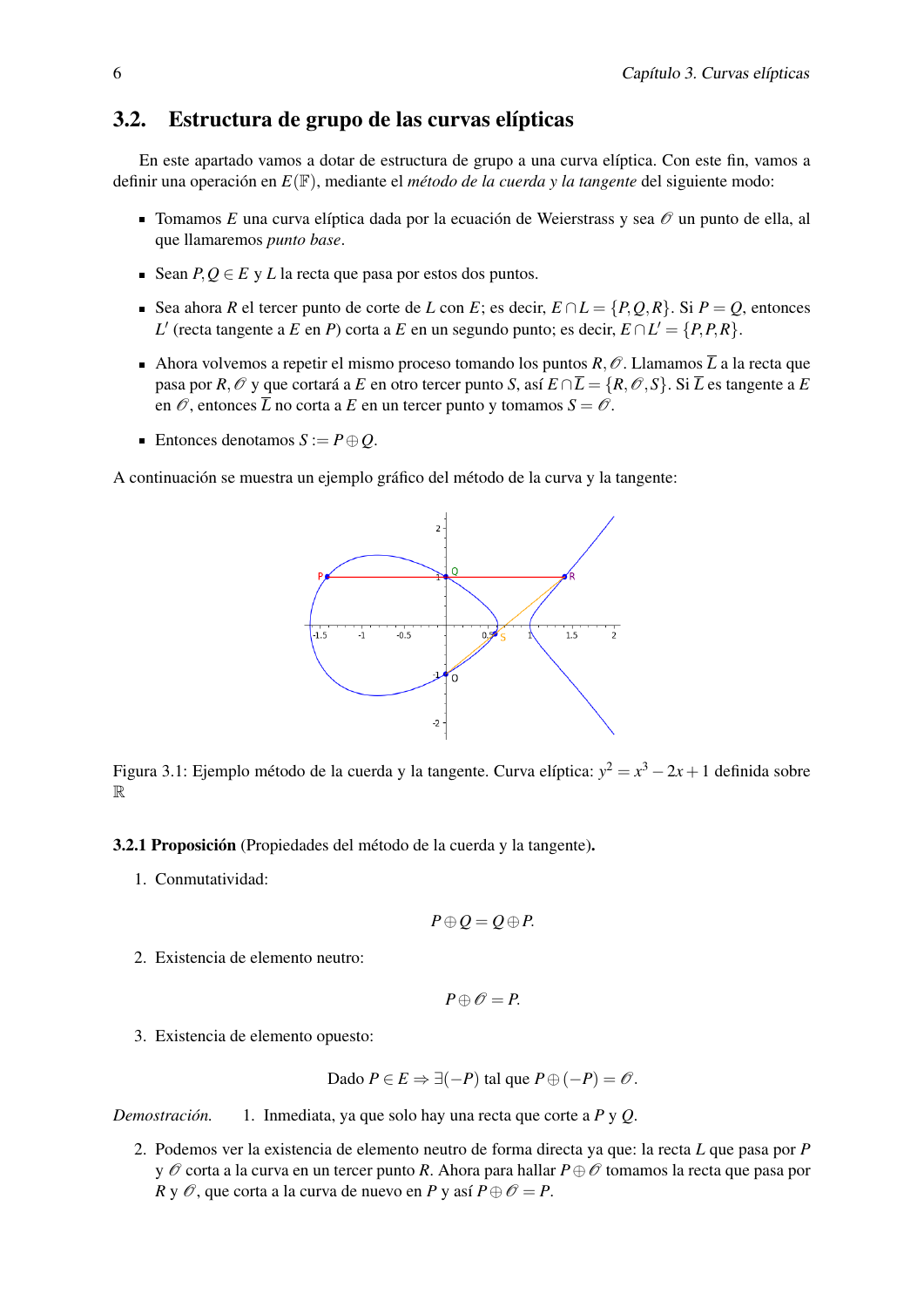<span id="page-12-1"></span>

Figura 3.2: Aclaración demostración existencia elemento opuesto. Curva elíptica:  $y^2 = x^3 - 2x + 1$  definida sobre R

3. Tomamos  $P \in E$  y *L* la recta tangente a  $\mathcal{O}$ . Está recta cortará a *E* en otro punto que llamamos *Q*; es decir,  $E \cap L = \{ \mathscr{O}, \mathscr{O}, \mathscr{Q} \}$ . Tomamos ahora la recta que une *P* y *Q*, *L'*, que cortará a *E* en otro tercer punto que llamamos *R*, pero nos percatamos que  $P \oplus R = \mathcal{O}$  por lo que ya hemos encontrado el punto que denotamos por  $-P = R$ .

Una aclaración geométrica de esta demostración se puede ver en la Figura [3.2.](#page-12-1)

 $\Box$ 

#### 3.2.2 Comentario.

- Si tomamos como elemento neutro  $\mathcal O$  un punto de inflexión de la curva, entonces se cumple que:
	- Si tenemos *A*, *B*, *C* tres puntos alineados de la curva, entonces  $A \oplus B \oplus C = \mathcal{O}$ . Esto se debe a que el punto  $A \oplus B$  estará alineado con C y  $\mathcal O$  y por ser este último de inflexión la recta tangente a él no volverá a cortar a *E*.
- Hemos tomado para la demostración de las anteriores propiedades el punto base de la curva  $\mathscr O$ como un punto cualquiera de la misma pero, si vemos la curva en forma de Weierstrass, entonces tomaremos generalmente como punto base el punto del infinito de la curva,  $\mathcal{O} = (0:1:0)$ , que además es un punto de inflexión de nuestra curva. De este modo, dados dos puntos de la curva, *P*,*Q* y *L* la recta que pasa por estos puntos, entonces esta recta corta en otro tercer punto *R*, y si ahora queremos calcular la intersección de la recta que pasa por  $R y \mathcal{O}$  con la curva elíptica, basta con encontrar el simétrico de R respecto al eje de las abscisas (reflexión de *R*).

En criptografía, se suele escoger este punto ya que entonces la suma de dos puntos es mucho más rápida, lo cual nos proporciona una mayor eficiencia computacional.

Una vez vistas estas propiedades, solo falta ver la asociatividad de esta operación para poder afirmar que  $(E, \oplus)$  es un grupo abeliano, donde  $\oplus$  es la operación que acabamos de definir.

#### <span id="page-12-0"></span>3.2.1. Asociatividad del grupo asociado a una curva elíptica

Ahora vamos a probar que si dotamos a una curva elíptica de la operación anterior mediante el método de la cuerda y la tangente, entonces para todo punto  $P, Q, R \in E$  se tiene que  $(P \oplus Q) \oplus R =$ *P*⊕(*Q*⊕*R*). Veamos a continuación las herramientas matemáticas para probarlo:

3.2.3 Definición. Llamaremos P*<sup>d</sup>* a las curvas en P <sup>2</sup> de grado *d*.

**3.2.4 Lema.** Las curvas de grado *d* en el espacio  $\mathbb{P}^2 = \mathbb{F}[x, y, z]$  constituyen un espacio proyectivo de dimensión  $\frac{d(d+3)}{2}$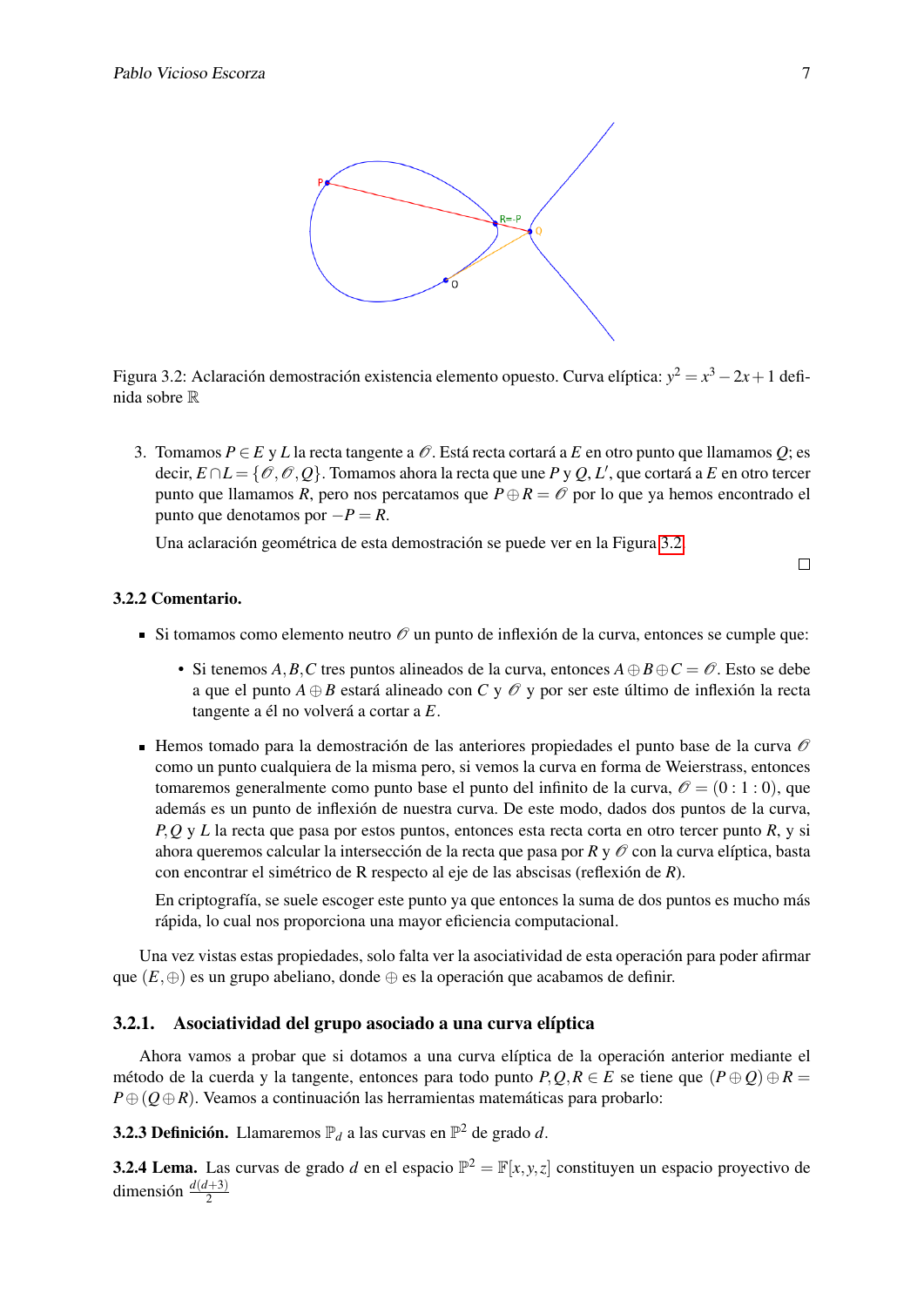*Demostración.* Llamamos *V<sup>d</sup>* al espacio vectorial con base el conjunto de monomios de grado *d* en *x*, *y*, *z*. El número de monomios es  $\# \{(i, j, k) | i, j, k \ge 0, i + j + k = d\}$ . Se puede probar que este número es  $\binom{d+2}{d}$  $\binom{+2}{d}$ ; es decir

$$
\dim\{F|F \text{forma de grado d en } \mathbb{F}[x,y,z]\} = \binom{d+2}{d} = \frac{(d+2)(d+1)}{2} = \frac{d^2+3d+2}{2},
$$

de donde

$$
dim \mathbb{P}_d = \frac{d^2 + 3d + 2}{2} - 1 = \frac{d(d+3)}{2}.
$$

De esto, concluimos directamente que podemos interpretar las formas de grado 3 como el espacio  $\mathbb{P}_3$ , que tendrá dimensión 9. De esta forma cada punto en  $\mathbb{P}^9$  representa una única curva de grado 3 en  $\mathbb{P}^2$  y cada curva de grado 3 en  $\mathbb{P}^2$  se corresponde a un único punto en  $\mathbb{P}^9$ .

3.2.5 Definición. Denotamos por *sistema lineal de curvas* a un subespacio proyectivo de P*d*. Llamamos *haz de curvas* a un sistema lineal de dimensión 1.

3.2.6 Lema. Sea Λ ⊂ P<sub>d</sub> un espacio lineal de dimensión mayor o igual que 1 entonces son equivalentes:

- 1.  $\Lambda$  es un haz.
- 2.  $\exists a \in \mathbb{P}^2$  tal que hay una única curva en  $\Lambda$  que pase por *a*.
- 3.  $\exists a, a' \in \mathbb{P}^2$  tal que no existe ninguna curva en  $\Lambda$  que pase por ambos.

*Demostración*.  $1) \Rightarrow 2)$  Tomamos una curva en Λ, y podemos tomar  $a \in \mathbb{P}^2$  por el que no pase la curva. Sea  $\mathcal{C}_a$  el conjunto de curvas de grado *d* que pasan por *a*. Notar que  $\mathcal{C}_a$  es un subespacio proyectivo de codimensión 1 ya que estas curvas tan solo cumplen una condición. Entonces es claro que  $\Lambda \not\subset \mathscr{C}_a$ , luego Λ∩C*<sup>a</sup>* es un único punto de P*d*, por tanto existe una única curva de Λ que pasan por *a*.

2) ⇒ 3) Tomamos ahora un punto por el que no pasa la única curva en Λ que pasa por *a*.

3) ⇒ 1) Sea  $\mathcal{C}_{a'}$  el conjunto de las curvas de grado *d* que pasan por *a'*.  $\mathcal{C}_{a'}$ , al igual que  $\mathcal{C}_a$  es un subespacio proyectivo de codimensión 1, por lo tanto  $\mathcal{C}_a \cap \mathcal{C}_{a'}$  tiene a lo sumo codimensión 2. Si se diera que Λ tuviera dimensión mayor o igual que 2, su intersección con cualquier subespacio proyectivo de codimensión 2 sería no vacía, lo cual significaría que existe una curva en Λ que pasa por *a* y *a* 0 , pero esto sería una contradicción con la hipótesis.  $\Box$ 

<span id="page-13-0"></span>**3.2.7 Teorema.** Dados ocho puntos  $a_i \in \mathbb{P}^2$  distintos y  $\Lambda$  el conjunto de cúbicas pasando por todos ellos. Entonces, Λ es un haz si y sólo si no existen cónicas que pasan por los 8 puntos y no existen rectas que pasan por 5 de los 8.

*Demostración.* Lo haremos en diferentes casos con *dim* (Λ) > 1, pues es la intersección de 8 hiperplanos en  $\mathbb{P}_3$  de dimensión 9. Por lo que acabamos de ver, sabemos que  $\Lambda$  es un haz si y sólo si existe un punto *a* ∈  $\mathbb{P}^2$  tal que existe una única cúbica en Λ que pasa por *a* o, equivalentemente, existen dos puntos  $a, a'$  tales que no hay cúbicas en  $\Lambda$  que pasen por ambos.

Si existe una cónica *C* que contenga a los 8 puntos, entonces *C* ∪*L* con cualquier *a* ∈ *L* es una cúbica en Λ que pasa por *a*.

A partir de ahora asumiremos que no existen cónicas que contengan a los 8 puntos.

Si existe una recta *L* que contenga a cinco puntos (salvo reordenación  $a_1, \dots, a_5$ ) cada vez que tomemos una cónica  $C \ni a_6, a_7, a_8$  tenemos una cúbica  $L \cup C$  en Λ. Como hay infinitas cónicas que pasan por *a*6,*a*7,*a*8,*a* tenemos infinitas cúbicas en Λ que pasan por *a*, luego Λ no es un haz.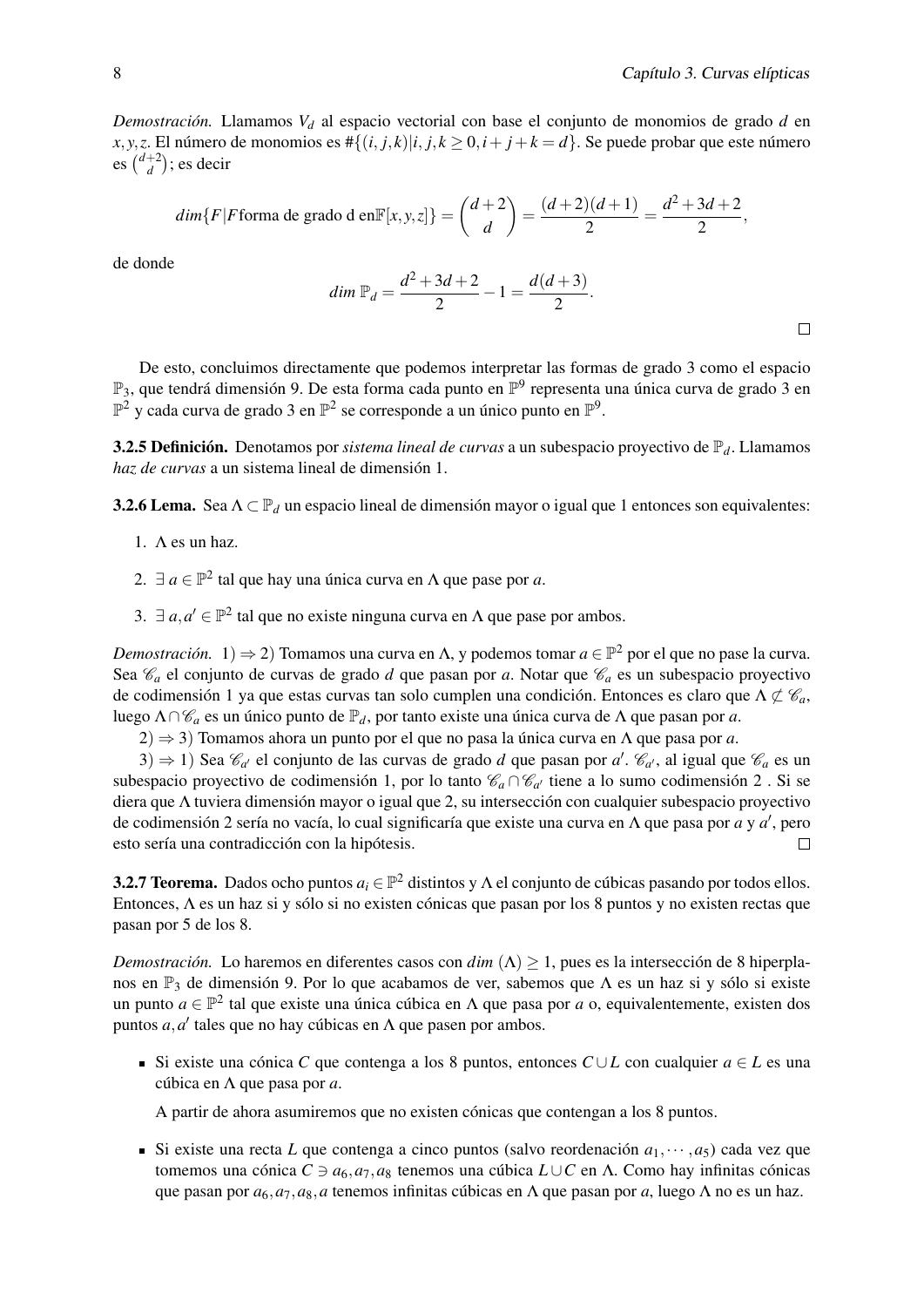- Si existe una recta  $L \ni a_1, \dots, a_4$  y  $a_5, \dots, a_8 \notin L$  entonces, por el Teorema de Bezout [\(2.0.10\)](#page-9-0) una cúbica en Λ será *L*∪*C*, con *C* cónica cumpliendo *a*5,··· ,*a*<sup>8</sup> ∈*C*. Por otro lado, notar que no existe *L*<sup> $'$ </sup> ∋ *a*<sub>5</sub>, ···, *a*<sub>8</sub>, pues entonces *L*∪*L*<sup> $\prime$ </sup> sería una cónica cumpliendo *a*<sub>1</sub>, ···, *a*<sub>8</sub> ∈ *L*∪*L*<sup> $\prime$ </sup>, que no se da en este caso porque hemos demostrado antes que no había cónicas conteniendo los 8 puntos. Ahora si tomamos  $a \notin L$  ni en ninguna recta que contenga a 3 de los puntos  $a_5, \dots, a_8$ . Entonces existe una única cónica *C* que pasa por *a*5,··· ,*a*8,*a* entonces *L*∪*C* es la única cúbica en Λ que pasa por *a*. Así, Λ es haz en este caso.
- Si existe  $L \ni a_1, a_2, a_3 \, y \, a_4, \cdots, a_8 \notin L$ . Existe una única cónica  $C \ni a_4, \cdots, a_8$ . El punto *a* lo buscamos en *L* \ {*a*1,*a*2,*a*3}, la cúbica corta a la recta en 4 puntos, luego las cúbicas en Λ que pasan por *a* serán *L*∪*C* <sup>0</sup> donde *a*4,··· ,*a*<sup>8</sup> ∈ *C* 0 , *C* <sup>0</sup> = *C*. Sólo hay una tal cúbica, luego Λ también es un haz en este caso.

A partir de ahora también podemos suponer que no hay tres puntos  $a_1, \dots, a_8$  alineados.

- Si existe una cónica  $C \ni a_1, \dots, a_7$  entonces es irreducible (ya que no pueden ser dos rectas) y corta a una cúbica de  $\Lambda$  en 7 puntos, pero entonces debe tener con ella una componente en común, pero como *C* es irreducible debe ser *C*∪*L* con  $a_8$  ∈ *L*. Con tomar  $a ≠ a_8$ ,  $a ∉ C$  ya tenemos que la recta *L* es única, y por tanto la cúbica. Así, de nuevo Λ es un haz en este caso.
- Supongamos que existe una cónica  $C \ni a_1, \dots, a_6 \, y \, a_7, a_8 \notin C$ . Ahora vamos a exigir  $a \in C, a \neq 0$ *a*1,··· ,*a*<sup>6</sup> y cualquier cúbica en Λ que pasa por *a* ha de tener con*C* una componente común. Por la misma observación de antes *C* es irreducible. De nuevo la cúbica es  $C \cup L$ , y debe ser  $L = \langle a_7, a_8 \rangle$ . Tenemos unicidad y  $\Lambda$  es un haz.
- Este es el caso más general. Empezamos tomando la única cónica  $C \ni a_1, \dots, a_5$ . Como los puntos no están alineados la cónica es irreducible. Tomamos  $a, a' \in C$ ,  $a, a' \neq a_1, \cdots, a_5$ . Cualquier cúbica en Λ que pase por *a* y *a'* debe compartir alguna componente irreducible con *C*, que es irreducible, luego será *C* ∪*L* donde *L* es una recta. Nos falta imponer que *a*6,*a*7,*a*<sup>8</sup> estén en la cónica. Pero  $a_6, a_7, a_8 \notin C$ , luego  $a_6, a_7, a_8 \in L$ . Pero esto contradice la hipótesis de que no hay tres puntos alineados, luego por la segunda caracterización de los haces, Λ es un haz.

 $\Box$ 

**3.2.8 Corolario.** Sea  $\mathscr{C} = \mathscr{C}(F) \subset \mathbb{P}^2$  cúbica irreducible y  $\{a_1, \ldots, a_8\}$  8 puntos distintos en  $\mathscr{C}$ . Entonces, el sistema lineal de cúbicas que pasan por todos ellos es un haz.

*Demostración.* Como  $\mathscr C$  es una cúbica irreducible, por el teorema de Bezout, si L es una recta que corta a la cúbica,  $\sum_{p\in \mathscr{C} \cap L}$ *m<sub>p</sub>*( $\mathscr{C} \cap L$ ) = 3⋅1 = 3. Por otro lado, si *C* es una cónica que corta a  $\mathscr{C}$ , de nuevo por

**el teorema de Bezout**<br>*p*∈C∩C  $m_p(\mathscr{C} \cap C) = 2 \cdot 3 = 6$ , entonces por el Teorema anterior [3.2.7.](#page-13-0)  $\Box$ 

<span id="page-14-0"></span>**3.2.9 Corolario.** Sean  $\mathscr{C} = \mathscr{C}(F)$ ,  $\mathscr{D} = \mathscr{D}(G)$  dos cúbicas que se cortan en 9 puntos. Entonces cualquier cúbica que pase por 8 de ellos, pasa también por el noveno.

*Demostración.* Por el Corolario anterior, las cúbicas que pasan por 8 de los nueve puntos forman un haz. Los elementos del haz tienen ecuación  $t_0F + t_1G$ . Como *F* y *G* se anulan en los 9 puntos, todas las cúbicas del haz pasan por los 9 puntos.  $\Box$ 

3.2.10 Proposición (Asocitividad del grupo asociado a las curvas elípticas). Dada curva elíptica *E* y fijado un punto base  $\mathcal{O} \in E$ , la operación  $\oplus$  definida en el apartado anterior es asociativa.

*Demostración.* Probaremos la asociatividad en el caso de que todos los puntos que aparecen a continuación sean diferentes. En el caso de que suceda que la recta que corta a dos de ellos fuera tangente a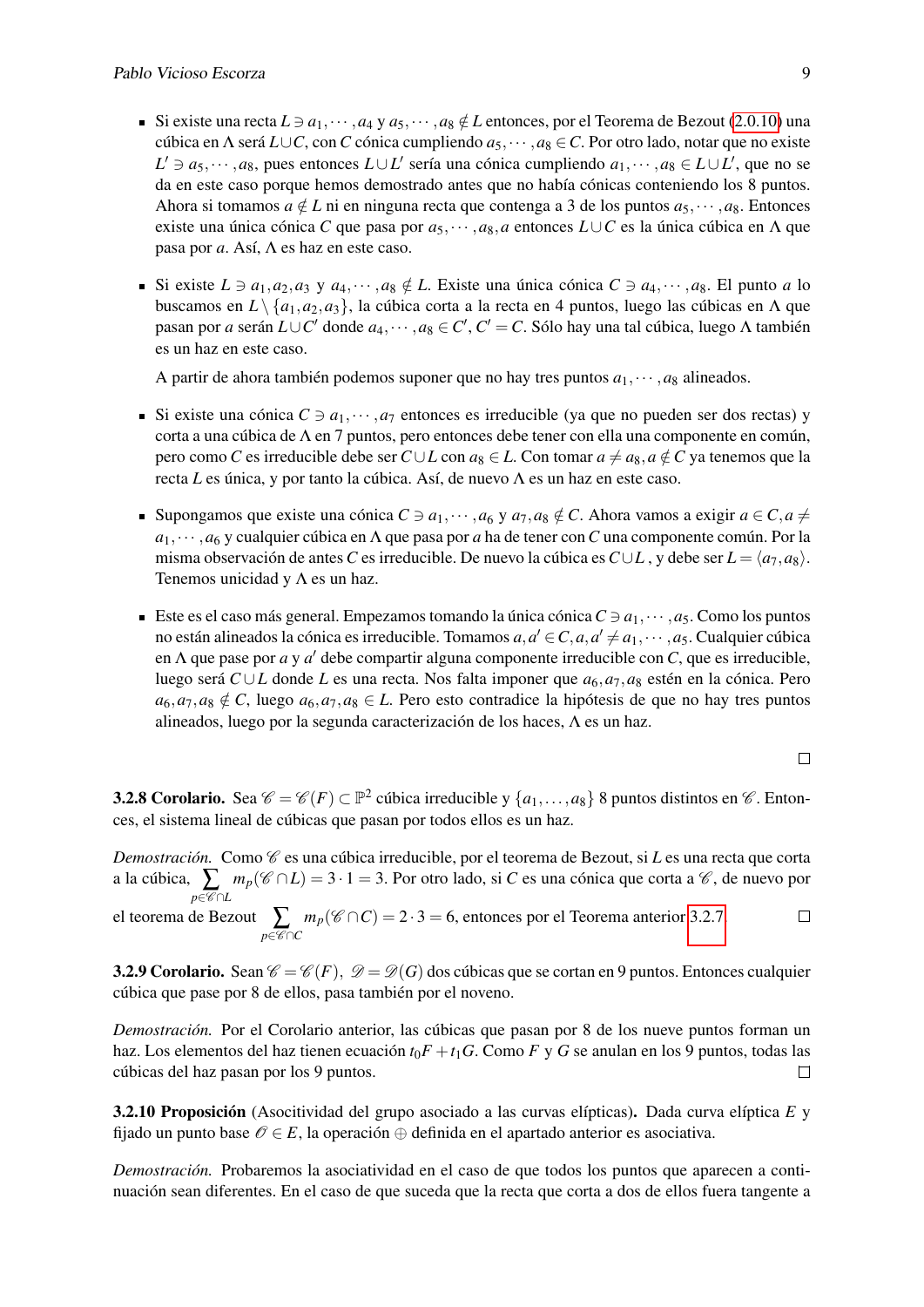la curva, se seguiría un razonamiento análogo con rectas tangentes en vez de secantes. Sean *P*,*Q*,*R* ∈ *E*

distintos. Sea: 
$$
\begin{cases} L_1 \cap E = \{P, Q, S'\} \\ M_1 \cap E = \{O, S', S\} \\ L_2 \cap E = \{S, R, T'\} \end{cases}
$$
 
$$
y \text{ sea: } \begin{cases} M_2 \cap E = \{Q, R, U'\} \\ L_3 \cap E = \{O, U', U\} \\ M_3 \cap E = \{P, U, T''\} \\ M' \cap E = \{O, T'', V''\} \end{cases}
$$

Como  $(P \oplus \mathcal{Q}) \oplus R = V'$  y  $P \oplus (Q \oplus R) = V''$ , donde  $V'$  es el punto de *E* formado con la intersección con *E* de la recta que pasa por *O* y *T*<sup>'</sup> y *V*<sup>''</sup> es el punto de *E* formado con la intersección con *E* de la recta que pasa por  $O$  y  $T''$ , basta probar que  $T'=T''$  y así ambas rectas(las que pasa por  $\mathscr O$  y  $T'$  y la que pasa por  $\mathcal{O}$  y *T*") serán la misma; es decir,  $V' = V''$ .

Entonces ahora, buscamos aplicar el Corolario [3.2.9](#page-14-0) a las curvas  $\mathcal{C} = \mathcal{C}(F_1F_2F_3)$  y  $\mathcal{D} = \mathcal{D}(G_1G_2G_3)$ donde  $F_i$ ,  $i = 1, 2, 3$  son las formas que definen las rectas  $L_i$  y  $G_j$ ,  $j = 1, 2, 3$  las formas que definen las rectas *M<sup>j</sup>* . Así, obtenemos que:

$$
E \cap \mathscr{C} = \{ \mathscr{O}, P, Q, R, S, S', U, U', T' \},\tag{3.3}
$$

$$
E \cap \mathcal{D} = \{ \mathcal{O}, P, Q, R, S, S', U, U', T'' \}. \tag{3.4}
$$

donde vemos que como la cúbica  $\mathscr D$  pasa por 8 de los 9 puntos de *E* ∩  $\mathscr C$ , por lo tanto por el Corolario [3.2.9](#page-14-0) concluimos que este noveno punto es el mismo; es decir,  $T' = T''$  como queríamos probar.

En las siguientes figuras podemos ver la construcción utilizada en esta demostración. Vemos que, efectivamente, los puntos  $T'$  y  $T''$  coinciden.



Figura 3.3: Ejemplo de asociatividad de *P*, *Q* y *R* en la curva elíptica  $y^2 = x^3 - 2x + 1$  definida sobre R. La figura de la izquierda muestra la operación (*P*⊕*Q*)⊕*R* y la de la derecha *P*⊕(*Q*⊕*R*).

 $\Box$ 

Acabamos de demostrar la asociatividad de  $\oplus$  sobre las curvas elípticas por lo que concluimos que si *E* es una curva elíptica, entonces (*E*,⊕) *es un grupo abeliano*.

#### <span id="page-15-0"></span>3.3. Curvas elípticas sobre cuerpos finitos

A continuación vamos a estudiar el número de puntos racionales que tiene una curva elíptica. Para ello, tomamos para todo este apartado  $\mathbb{F} = \mathbb{F}_q$  que representará un cuerpo finito de característica p. En la criptografía con curvas elípticas se suelen usar cuerpos finitos, de ahí la importancia estudiar el número de puntos de una curva elíptica definida sobre una curva elíptica.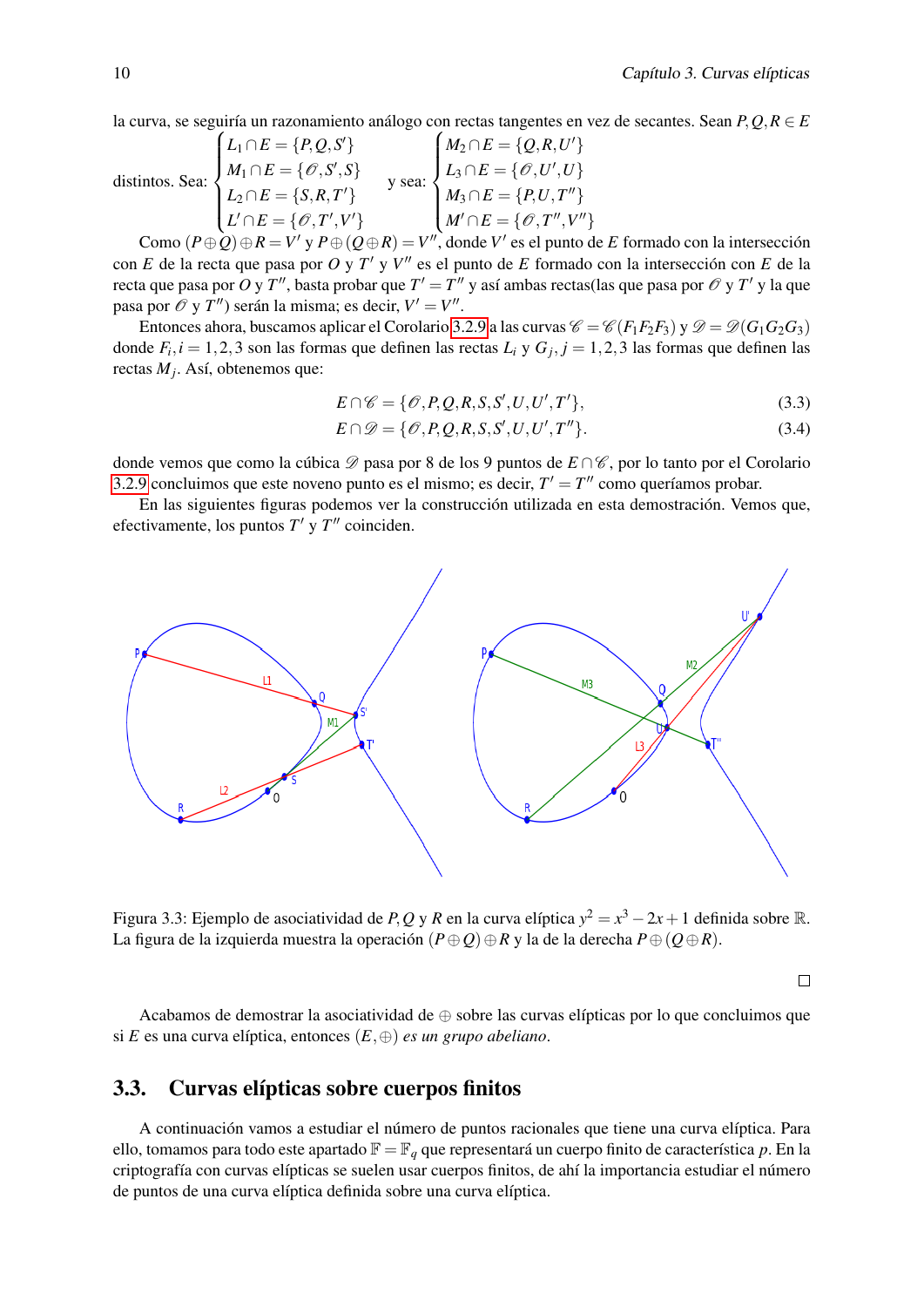3.3.1 Definición. Sea *E*(F) una curva elíptica definida por su ecuación de Weierstrass. Decimos que  $P = (P_1, P_2)$  es un punto racional de la curva si *P* es solución de dicha ecuación.

En primer lugar, notar que en general, una curva elíptica  $E(\mathbb{F})$  definida sobre un cuerpo  $\mathbb{F}$  no algebraicamente cerrado no tiene por qué tener puntos racionales (distintos de  $\mathcal{O}$ ). Sin embargo, en este apartado vamos a probar que si  $q > 4$ , entonces  $E(\mathbb{F}_q)$  tiene al menos un punto racional no trivial.

Más aún, el objetivo es probar el *Teorema de Hasse*, el cual nos dará una estimación del número de puntos racionales de  $E(\mathbb{F}_q)$ . Supongamos pues para toda la sección  $q > 4$ .

Para llegar a resultados más avanzados, es necesario explicar algunos resultados previos.

3.3.2 Definición. Sea *E*(F) una curva elíptica y sea F la clausura algebraica de F. Un *endomorfismo* de  $\overline{\mathbb{F}}$  es un homomorfismo  $\alpha : E(\overline{\mathbb{F}}) \to E(\overline{\mathbb{F}})$  dado por funciones racionales (cocientes de polinomios). Dicho de otro modo,  $\alpha$  preserva la suma y el elemento neutro de  $E(\mathbb{F})$ .

El endomorfismo trivial que lleva cada punto a  $\mathcal O$  lo denotaremos por  $o$ .

<span id="page-16-0"></span>3.3.3 Lema. Si  $\alpha$  es un endomorfismo de una curva elíptica definifida por su ecuación de Weierstrass [\(3.1\)](#page-10-3), entonces  $\alpha$  se puede escribir como:

$$
\alpha(x,y)=(r_1(x),r_2(x)y),
$$

donde *r*<sup>1</sup> y *r*<sup>2</sup> son funciones racionales. Entonces

- $r_1(x) = \frac{f(x)}{g(x)}$ , con  $f(x)$ ,  $g(x)$  polinomios sin factores comunes.
- Si  $g(x) = 0$  para algún punto  $(x, y)$ , entonces definimos  $\alpha(x, y) = \mathcal{O}$ .
- Si  $g(x) \neq 0$ , entonces  $r_2(x)$  está bien definida.

<span id="page-16-1"></span>3.3.4 Definición. A continuación vamos a definir dos conceptos que vamos a necesitar:

- El grado de un endomorfismo  $\alpha$  es  $deg(\alpha) = max\{deg(f(x)), deg(g(x))\}$  si  $\alpha$  es no trivial. Si lo es,  $deg(o) = 0$ .
- Un endomorfismo  $\alpha$  no trivial es *separable* si la derivada  $r'_1(x)$  no es idénticamente cero.

El siguiente resultado será crucial en la demostración del Teorema de Hasse. Denotamos por |*C*| al cardinal de un conjunto *C*.

<span id="page-16-2"></span>**3.3.5 Proposición.** Sea  $\alpha \neq 0$  un endomorfismo separable de una curva elíptica *E*. Entonces:

$$
deg(\alpha) = |ker(\alpha)|.
$$

donde *ker*(α) es el núcleo de del homomorfismo .

*Demostración.* Por el lema [3.3.3,](#page-16-0)  $\alpha(x, y) = (r_1(x), r_2(x)y)$  con  $r_1 = \frac{f(x)}{g(x)}$  $\frac{f(x)}{g(x)}$ . Supongamos que  $\alpha$  es separable. Entonces  $r'_1 \neq 0$ , por lo que  $f'g - fg'$  no es el polinomio nulo. Sea *S* el conjunto de  $x \in \mathbb{F}$  tal que  $(fg' - f'g)(x) = 0$ . Sea  $(u, v) ≠ (0, 0) ∈ E(\overline{F})$  cumpliendo:

- 1.  $deg(f(x) ug(x)) = max\{deg(f), deg(g)\} = deg(\alpha).$
- 2.  $u \notin r_1(S)$ .
- 3.  $(u, v) \in \alpha(E(\overline{\mathbb{F}}))$ .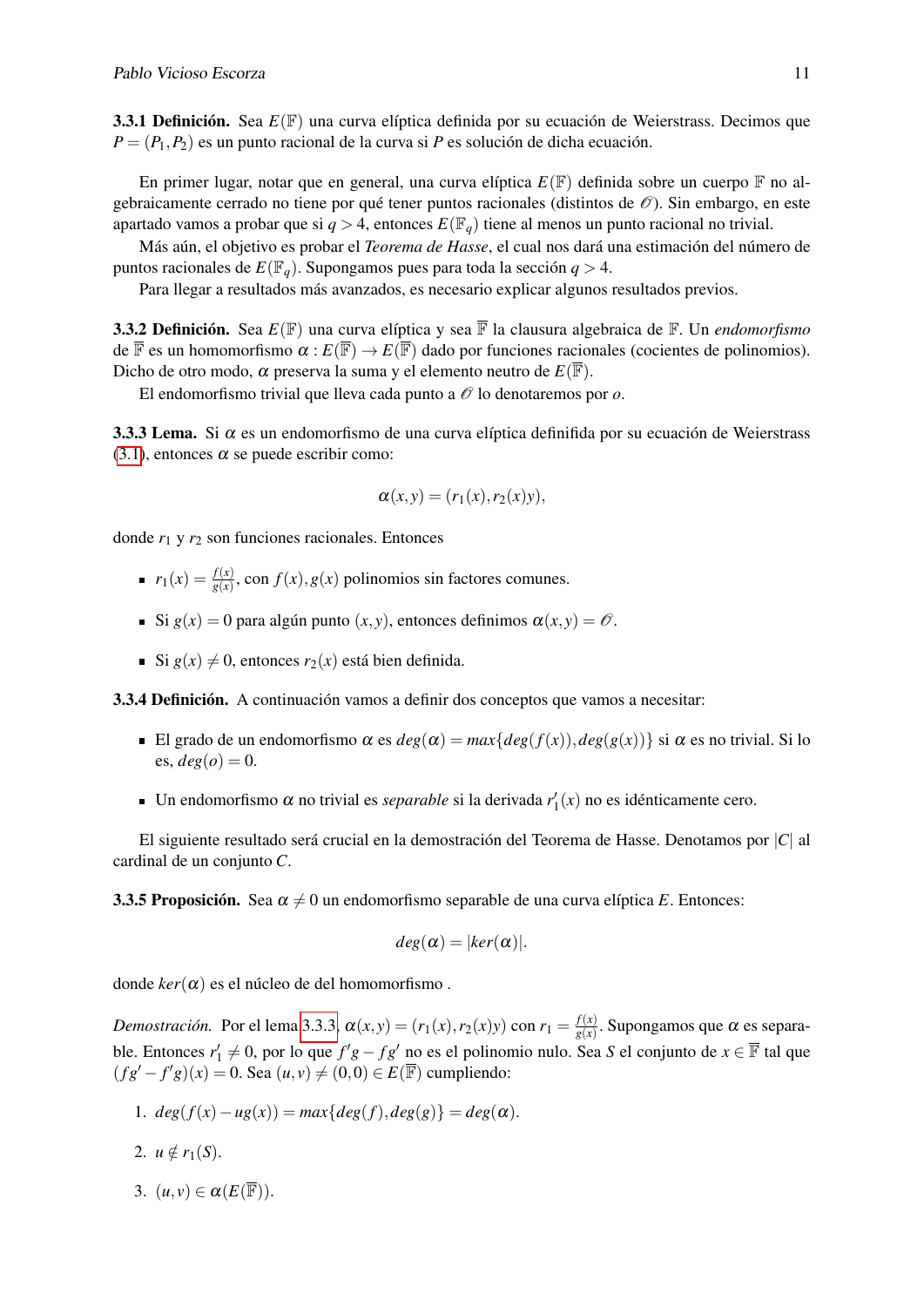Tenemos que ver que existen exactamente  $deg(\alpha)$  puntos  $(x_1, y_1) \in E(\overline{\mathbb{F}})$  tal que  $\alpha(x_1, y_1) = (u, v)$ . Para tales puntos, se tiene:

$$
\frac{f(x_1)}{g(x_1)} = u \qquad y_1 r_2(x_1) = v
$$

Como  $(u, v) \neq \infty$ ,  $g(x_1) \neq 0$  luego  $r_2(x)$  está definido. Como  $v \neq 0$  y  $y_1 r_2(x_1) = v$ , se tendrá  $y_1 = \frac{v_1}{r_2(x_1)}$  $\frac{v}{r_2(x_1)}$ esto es,  $x_1$  determina  $y_1$ , por lo que solo tenemos que contar valores de  $x_1$ .

Por la propiedad (2) anterior,  $f(x) - ug(x)$  tiene  $deg(\alpha)$  raíces, contando multiplicidades. Veamos que *f* −*ug* no tiene raíces múltiples. Supongamos que *x*<sup>0</sup> es una raíz múltiple. Entonces:

$$
f(x_0) - u g(x_0) = 0
$$
  $f'(x_0) - u g'(x_0) = 0$ 

Multiplicando las ecuaciones  $f = ug y u g' = f'$  resulta

$$
uf(x_0)g'(x_0) = uf'(x_0)g(x_0)
$$

Como *u*  $\neq$  0, esto implica que *x*<sub>0</sub> es una raíz de *fg*<sup> $\prime$ </sup> – *f*<sup> $\prime$ </sup>*g*, por lo que *x*<sub>0</sub> ∈ *S*. Así, *u* = *R*<sub>1</sub>(*x*<sub>0</sub>) ∈ *r*<sub>1</sub>(*S*), contrario a la propiedad (3) anterior. Concluimos con esto que *f* − *ug* no tiene raíces múltiples y por ello tiene  $deg(\alpha)$  raíces distintas.  $\Box$ 

<span id="page-17-1"></span>**3.3.6 Lema.** Sean  $\alpha_1, \alpha_2, \alpha_3$  endomorfismos no triviales de una curva elíptica *E* con  $\alpha_1 + \alpha_2 = \alpha_3$ . Supongamos que cada endomorfismo está dado de la siguiente forma  $\alpha_j(x,y) = (R_{\alpha_j}(x), yS_{\alpha_j}(x))$  y que existen constantes  $c_{\alpha_1}, c_{\alpha_2}$  tales que:

$$
\frac{R'_{\alpha_1}(x)}{S_{\alpha_1}(x)} = c_{\alpha_1} \qquad \qquad \frac{R'_{\alpha_2}(x)}{S_{\alpha_2}(x)} = c_{\alpha_2}
$$

Entonces:

$$
\frac{R'_{\alpha_3}(x)}{S_{\alpha_3}(x)}=c_{\alpha_1}+c_{\alpha_2}.
$$

3.3.7 Proposición. Sea *E*(F*q*) una curva elíptica. La aplicación definida por:

$$
\phi_q(x, y) = (x^q, y^q) \qquad \phi_q(\mathcal{O}) = \mathcal{O}
$$

es un endomorfismo y se llama *endomorfismo de Frobenius*.

*Demostración.* La demostración se sigue de manera inmediata teniendo en cuenta el *automorfismo de Frobenius*

$$
\overline{\mathbb{F}}_q \to \overline{\mathbb{F}}_q
$$

$$
x \mapsto x^q
$$

 $\Box$ 

 $\Box$ 

Vamos a ver ahora propiedades de este endomorfismo que nos serán útiles más adelante.

<span id="page-17-0"></span>**3.3.8 Lema.** Sea  $E(\mathbb{F}_q)$  una curva elíptica y sea  $(x, y) \in E(\overline{\mathbb{F}}_q)$ . Entonces

$$
(x, y) \in E(\mathbb{F}_q) \Leftrightarrow \phi_q(x, y) = (x, y)
$$

*Demostración.* Usando  $a^q = a, \forall a \in \mathbb{F}_q$ , tenemos:

$$
(x,y)\in E(\mathbb{F}_q)\Longleftrightarrow x,y\in \mathbb{F}_q\Longleftrightarrow \phi_q(x)=x\ \text{y}\ \ \phi_q(y)=y\Longleftrightarrow \phi_q(x,y)=(x,y).
$$

<span id="page-17-2"></span>3.3.9 Proposición. Sea *E*(F*q*) una curva elíptica y consideremos el endomorfismo φ*<sup>q</sup>* −1. Entonces: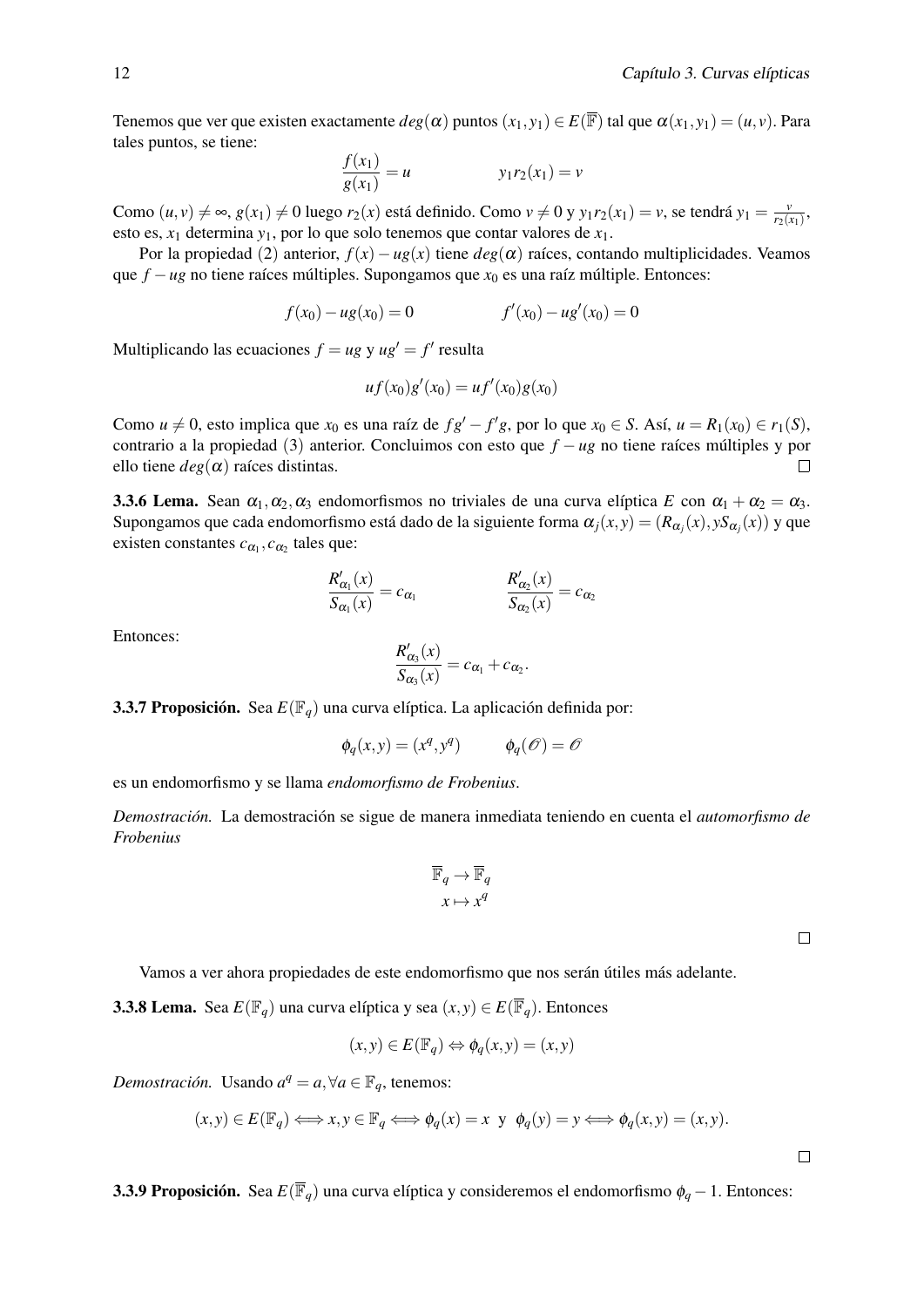- 1.  $ker(\phi_a 1) = E(\mathbb{F}_a)$ .
- 2.  $\phi_q 1$  es separable, por lo que  $|E(\mathbb{F}_q)| = deg(\phi_q 1)$ .

*Demostración.* (1) es consecuencia del lema [3.3.8](#page-17-0) y la definición [3.3.4.](#page-16-1) Para ver(2), tenemos que ver que  $\phi_q - 1$  es separable.

Para ello, por [3.3.6](#page-17-1) tenemos que

$$
\frac{R'_{\phi_q}(x)}{S_{\phi_q}(x)} = 0
$$
\n
$$
\frac{R'_{-1}(x)}{S_{-1}(x)} = 1
$$

por lo tanto

$$
\frac{R'_{\phi_q-1}(x)}{S_{\phi_q-1}(x)} = c_{\phi_q} + c_{-1} = 1,
$$

luego *R*'<sub>φ*q*−1</sub>(*x*) ≠ 0, lo cual implica que  $φ$ <sub>*q*</sub> − 1 es separable y la segunda parte se sigue aplicando la proposició[n3.3.5.](#page-16-2)  $\Box$ 

<span id="page-18-0"></span>3.3.10 Lema. Sean α y β endomorfismos de *E* y sean *r*,*s* enteros. Entonces *deg*(*r*α +*s*β) = *r* <sup>2</sup>*deg*(α)+  $s^2deg(\beta) + rs(deg(\alpha + \beta) - deg(\alpha) - deg(\beta)).$ 

Así, para el endomorfismo definido en la proposición anterior, tenemos que *deg*(*r*φ*q*)−*s*) = *r* <sup>2</sup>*q*+  $s^2 - rsa$ , donde  $a = deg(\phi_q) + deg(-1) - deg(\phi_q - 1)$ .

*Demostración.* La primera parte no la vamos a demostrar por cuestión de espacio. Veamos la segunda parte como consecuencia directa de la primera:

$$
deg(r\phi_q - s) = r^2 deg(\phi_q) + s^2 deg(-1) + rs(\underbrace{deg(\phi_q - 1) - deg(\phi_q) - deg(-1))}_{-a})
$$

Como  $deg(\phi_a) = q$  y  $deg(-1) = 1$ , el resultado se deduce de [3.3.9.](#page-17-2)

Ahora ya estamos en disposición de enunciar y demostrar el teorema final:

3.3.11 Teorema (Teorema de Hasse). Sea *E*(F*q*) una curva elíptica. Entonces el orden de *E*(F*q*) verifica

$$
|q+1-|E(\mathbb{F}_q)| \le 2\sqrt{q}.\tag{3.5}
$$

*Demostración.* Denotamos *a* como en el lema [3.3.10](#page-18-0) y obtenemos:

$$
|a| = |deg(\phi_q) + deg(-1) - deg(\phi_q - 1)| = |q + 1 - |E(\mathbb{F}_q)||
$$

donde estamos usando la proposición [3.3.9.](#page-17-2) Veamos que |*a*| ≤ 2 √*q*.

Como  $deg(r\phi_q - s) \geq 0$ , el lema anterior [3.3.10](#page-18-0) implica que

$$
q\left(\frac{r}{s}\right)^2 - a\left(\frac{r}{s}\right) + 1 \ge 0,
$$

para cualesquiera enteros *r*,*s*. Como el conjunto de los racionales es *denso* en R, tenemos que

$$
qx^2 - ax + 1 \ge 0,
$$

para todo número real *x*. Así, el discriminante de este polinomio es negativo o cero, lo que implica que *a*<sup>2</sup> − 4*q* ≤ 0, luego  $|a|$  ≤ 2 $\sqrt{q}$ .  $\Box$ 

$$
\qquad \qquad \Box
$$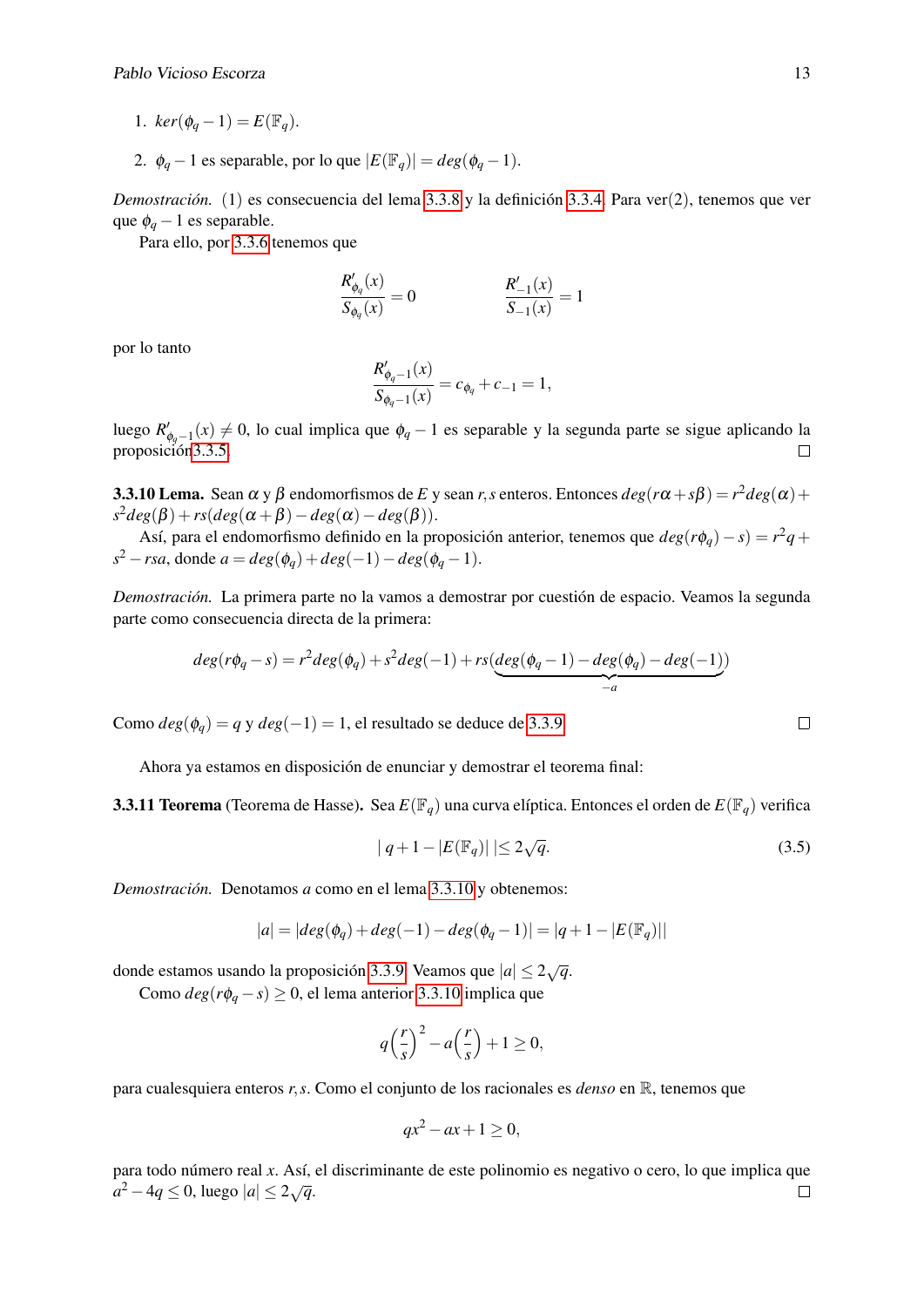Así, gracias al Teorema de Hasse, podemos obtener un rango para el número de puntos que posee una curva elíptica definida sobre un cuerpo finito. Para concluir, habíamos comentado al inicio de la sección que si el cuerpo F tenía característica mayor que 4, entonces la curva posee algún punto racional aparte del trivial. Ahora vemos que si *q* = 5, entonces  $|E(\mathbb{F}_q)| \in [q+1-2\sqrt{q}, q+1+2\sqrt{q}] = [6-2\sqrt{5}, 6+$  $2\sqrt{5}] \approx [1, 53, 10, 47]$ , luego  $E(\mathbb{F}_5)$  poseerá por lo menos 2 puntos racionales y a lo sumo 10.

El Teorema de Hasse nos proporciona una cota bastante ajustada de la cardinalidad de una curva elíptica definida sobre un cuerpo finito. Cuando *q* es grande:  $|E(\mathbb{F}_q)| \in [q - 2\sqrt{q}, q + 2\sqrt{q}]$  donde  $\sqrt{q}$ es mucho más pequeño que *q*. Veamos esto en un ejemplo:

**3.3.[1](#page-0-0)2 Ejemplo.** <sup>1</sup> Tomamos  $q = 340282366920938463481821351505477763161$  y la curva elíptica  $E(\mathbb{Z}_q) := y^2 = x^3 + 4x - 3.$ 

La cardinalidad de esta curva es:|*E*(Z*q*)| = 340282366920938463512281837415684970070 que como observamos comparte los primeros dígitos "34028236692093846" y difiere en el resto. Ya hemos probado que algo similar va a suceder siempre, ya que la cardinalidad de la curva puede diferir a lo sumo en 2√*<sup>q</sup>* de *<sup>q</sup>*. En este caso,

$$
|q - |E(\mathbb{Z}_q)|| = 30460485910207206909 < 36893488147419103234 \approx 2\sqrt{q}
$$

<sup>1</sup>Ejemplo realizado con SAGE. Para más información consultar [\[13\]](#page-31-0)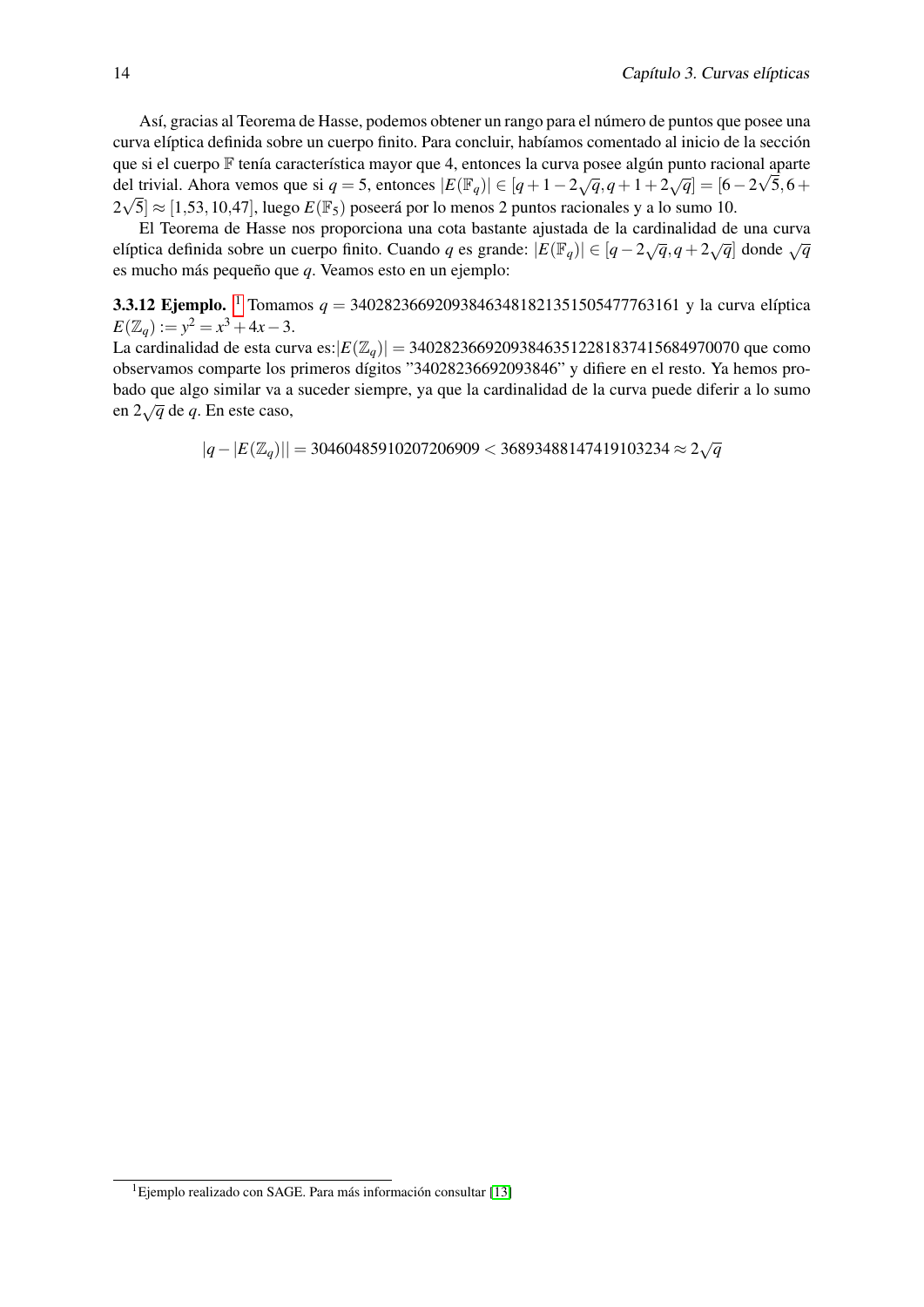### <span id="page-20-0"></span>Capítulo 4

### Criptografía sobre curvas elípticas

En esta sección vamos a ver las diferentes aplicaciones y ventajas de las curvas elípticas en la criptografía. Trataremos el problema del logaritmo discreto con curvas elípticas y los principales modelos criptográficos implementados con curvas elípticas, haciendo mención especial a los esquemas de firma digital basados en curvas elípticas.

En los esquemas criptográficos de clave pública, la pareja de claves se selecciona de tal modo que el problema de calcular la clave privada a partir de la clave púbica sea equivalente a resolver un problema computacional intratable. Los dos problemas más usados en los sistemas de clave pública son: El problema de factorización de enteros (usado en el protocolo RSA) y el problema del logaritmo discreto.

Dentro del problema del logaritmo discreto, nos vamos a centrar en el logaritmo discreto con curvas elípticas, ya que al utilizar el grupo de una curva elíptica sobre un cuerpo finito (*E*(F*q*)), se aumentará la eficiencia computacional debido a que no necesitamos claves tan largas para obtener la misma seguridad. Esto se muestra en la tabla 1, donde se compara el nivel de bits necesarios para obtener el mismo nivel de seguridad entre el protocolo Diffie-Hellman (DH) sobre un cuerpo finito y el mismo protocolo usando el grupo de una curva elíptica sobre el mismo cuerpo finito (ECDH), que explicaremos más adelante.

| Nivel de seguridad(bits) | Tamaño de clave DH(bits) | Tamaño de clave en ECDH (bits) |
|--------------------------|--------------------------|--------------------------------|
| 80                       | 1024                     | 160                            |
| 112                      | 2048                     | 224                            |
| 128                      | 3072                     | 256                            |
| 192                      | 7680                     | 384                            |
| 256                      | 15360                    | 521                            |

Tabla 1: Tamaños de claves recomendados por NIST [\[1\]](#page-30-1).

Las ventajas en el uso de parámetros más pequeños incluyen velocidad, claves y certificados más pequeños.

#### Problema del logaritmo discreto

Siguiendo lo que acabamos de introducir, la dificultad del problema del logaritmo discreto es la base para la seguridad de la criptografía basada en curvas elípticas.

4.0.1 Definición. El *problema del logaritmo discreto sobre curvas elípticas (ECDLP)* consiste en lo siguiente: dada una curva elíptica *E* definida sobre un cuerpo finito  $\mathbb{F}_q$ , un punto  $G \in E(\mathbb{F}_q)$  de orden *n* y un punto *P* ∈ h*G*i, encontrar el entero *k* ∈ [0,*n*−1] tal que *P* = *kG*. El entero *k* se llama el *logaritmo discreto de P respecto de la base G*.

De aquí en adelante consideraremos  $E(\mathbb{F}_q)$  una curva elíptica en su forma de Weiertrass( $y^2 = x^3 + y^2$  $ax + b$ ) y  $\mathbb{F}_q$  un cuerpo finito.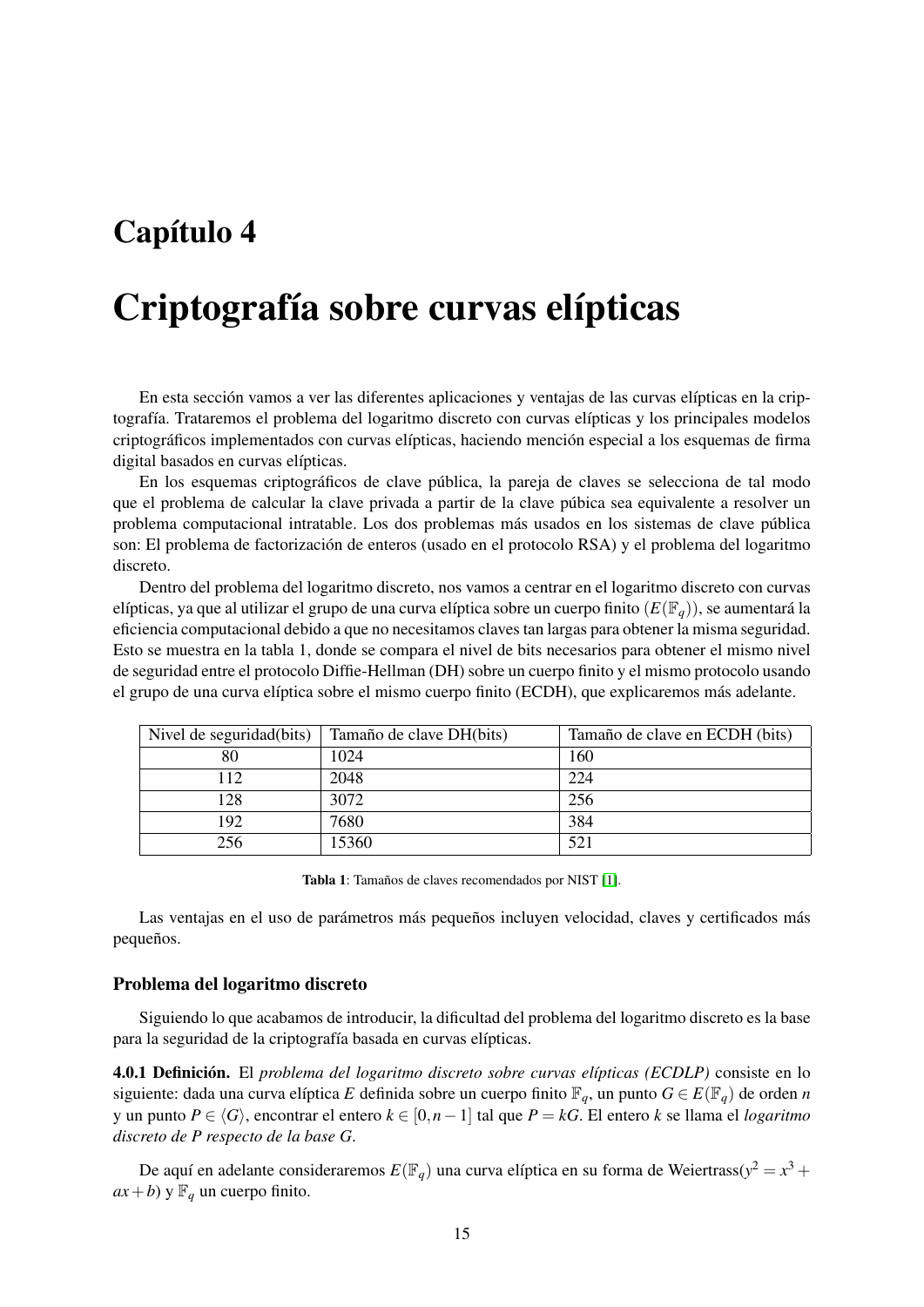<span id="page-21-1"></span>4.0.2 Protocolo (*Generación de claves*). Sea *D* = (*E*(F*q*),F*q*,*G*,*n*) los *parámetros de dominio*, donde *E*( $\mathbb{F}_q$ ) es una curva elíptica definida sobre el cuerpo  $\mathbb{F}_q$ , *G* ∈ *E*( $\mathbb{F}_q$ ) y *n* su orden (*nG* =  $\mathcal{O}$ ), que tendrá que ser grande para que sea seguro. Los pasos para generar claves son:

- 1. Seleccionar *d* ∈ [2,*n*−2] aleatoriamente. Descartamos los casos *d* = 1,*n*−1 ya que en estos casos los protocolos basados en el *PLD* pierde toda la seguridad.
- 2. Calcular  $P = dG$ .
- 3. Devolver (*P*,*d*) donde *P* es la clave pública y *d* la privada.

4.0.3 Comentario. Se suele tomar *G* un generador del grupo de la curva en el caso de que este grupo sea cíclico. Lo habitual es trabajar con curvas preestablecidas de las cuales se conoce un generador. Este es el caso por ejemplo de la curva *secp*256*k*1 [\[10\]](#page-30-2).

4.0.4 Nota. La forma de calcular *dG* se realiza calculando

$$
G+G=2G
$$
  
2G+2G=4G  

$$
\vdots
$$
  
2<sup>i</sup>G+2<sup>i</sup>G=2<sup>i+1</sup>G

Cualquier *dG* puede ser calculado mediante la suma de algunos de estos puntos de la forma 2*jG*. Notar además que dada una curva elíptica solamente necesitamos calcular estos puntos una vez y por tanto tan solo tenemos que operar con ellos para obtener cualquier *dG*. Así, por ejemplo para hallar *P* = 2 <sup>256</sup>*G* bastaría con hacer 256 operaciones, mientras que si lo quisiéramos realizar sumando directamente, tendríamos que realizar  $2^{256}$  lo cual sería computacionalmente imposible.

Además, si fuera posible calcular estas operaciones, obtener la clave privada *d* nos costaría lo mismo que calcular la clave pública  $P = dG$ , ya que: *P*−*G* =  $(d-1)G$ ,*P*−*G*−*G* =  $(d-2)G$ ,... y así sucesivamente restar *G* a lo que se vaya obteniendo

hasta obtener *G*, con lo que conseguiríamos la clave privada *d*, que será el número de veces que se resta *G*.

#### <span id="page-21-0"></span>4.1. Protocolos criptográficos

Vamos a ver ahora varios ejemplos sobre protocolos clásicos de criptografía asimétrica basados en el problema del logaritmo discreto sobre curvas elípticas.

4.1.1 Protocolo (*Diffie-Hellman(ECDH)*). El siguiente procedimiento permite a dos personas Alicia(A) y Bob(B) acordar de forma segura el valor de un punto en una curva elíptica, de forma que aunque alguien observe los mensajes intercambiados entre ellos, no va a poder hallar el punto acordado.

- 1. A y B acuerdan unos parámetros de dominio  $D = (E(\mathbb{F}_q), \mathbb{F}_q, G, n)$ .
- 2. A calcula su pareja de claves  $(P_A, d_A)$  según [4.0.2.](#page-21-1) B hace lo mismo calculando  $(P_B, d_B)$ .
- 3. A y B intercambian sus claves públicas *PA*,*PB*.
- 4. A calcula  $d_A P_B$  y B calcula  $d_B P_A$ . Ambos calculos devuelven el punto  $(d_A d_B)G$ .

La utilidad de este protocolo reside en permitir que A y B acuerden una clave por un canal inseguro que pueda ser utilizada posteriormente para transmitir datos sobre un esquema de cifrado simétrico como el *AES* (*Advanced Encryption Standard*). Esta clave se suele obtener extrayendo unos cuantos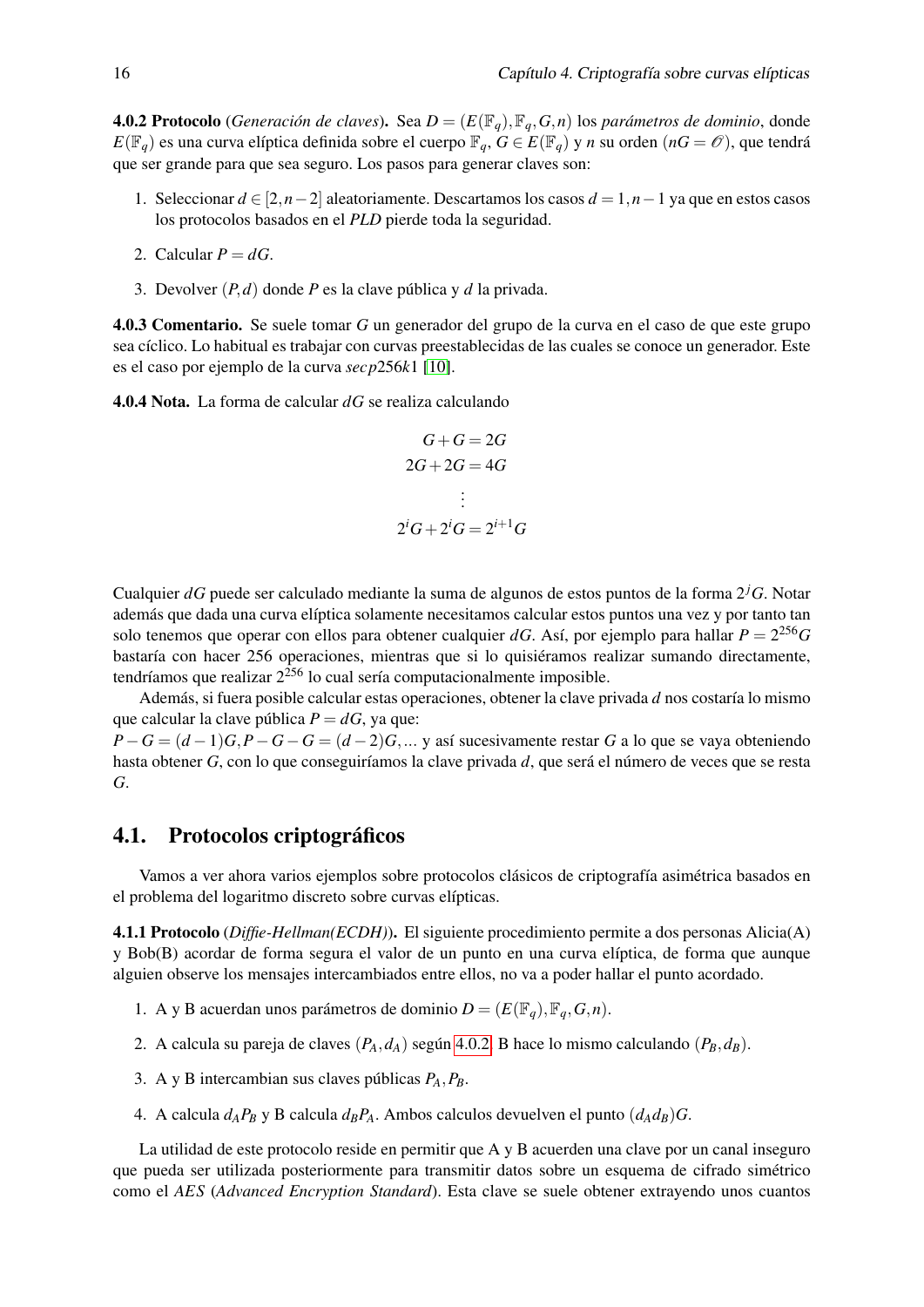bits de la coordenada *x* de (*dAdB*)*P* o evaluando una *función hash* en dicha coordenada. Está claro que otra persona en el sistema conoce los parámetros de dominio y las claves públicas *P<sup>A</sup>* y *PB*, por lo que si fuera capaz de resolver el *ECDLP*, podría encontrar las claves privadas *dA*,*d<sup>B</sup>* y recuperar el punto secreto  $(d_A d_B)$ *G*.

4.1.2 Nota (Funciones hash criptográficas). Las funciones hash criptográficas son aquellas que, dada una entrada, nos proporcionan una salida de tamaño fijo y fácil de calcular. Veremos que estas funciones son muy usadas en los distintos protocolos, debido a unas ciertas propiedades que son exigidas a estas funciones:

- Dada una *x*, que sea sencillo calcular su imagen  $h(x)$  para que sean utilizables en la práctica, pero que, sin embargo, teniendo *h*(*m*) sea muy difícil hallar una preimagen.
- Se pide que sea difícil encontrar una pareja  $(x, y)$ ,  $x \neq y$  tal que  $h(x) = h(y)$  (resistencia a colisiones).
- Se pide que sean *uniformes*; es decir, que una muestra de valores que son imágenes de una función hash no sea diferenciable de una muestra aleatoria simple.

Algunas de estas funciones más utilizadas y recomendadas por el NIST son *SHA* − 256,*SHA* − 512 debido a sus propiedades y seguridad. Para más información, se recomienda consultar [\[7,](#page-30-3) [8\]](#page-30-4).

**4.1.3 Protocolo** (*ElGamal*). Dados unos parámetros de dominio  $D = (E(\mathbb{F}_q), \mathbb{F}_q, G, n)$ . A quiere mandar un mensaje *m* cifrado a B. Entonces:

- B escoge un entero  $d_B$  que será su clave privada y calcula con él su clave pública  $P_B$ , la cual envía a A.
- A escoge ahora al azar un número  $k \in \mathbb{F}_p$  y calcula  $P = kG$ .
- A calcula *P<sup>m</sup>* el punto de la curva asociado al mensaje *m*.
- Cifra  $P_m$  como  $C = P_m + kP_B$ , y envía a B  $(C, P)$ .

Para descifrar el mensaje, B deberá calcular  $P_m = C - d_B P = C - d_B kG = C - kP_B$  y encontrar el mensaje asociado a *Pm*. Vemos que la dificultad en este caso se encuentra en hallar *k* y *dB*.

#### <span id="page-22-0"></span>4.2. Esquemas de firma digital con curvas elípticas

En esta sección nos vamos a dedicar al estudio de varios esquemas de firma digital basadas en curvas elípticas. En el año 1991 el *NIST* (*National Institute of Standards and Technology*) propuso el *DSS* (*Digital Signature Standard*) basado en el *DSA* (*Digital Signature Algorithm*) como estándar de firma digital. El *DSS* está basado en el protocolo *ElGamal*. Sin embargo, vamos a ver el protocolo *ECDSA* (*Elliptic Curve Digital Signature Algorithm*), puesto que se ha convertido en el esquema estándar de firma digital con curvas elípticas, usado por ejemplo en Whatsapp y Bitcoin. Después pasaremos a dar los *esquemas de firma Schnorr* de las que resaltaremos sus buenas propiedades.

La finalidad de las firmas digitales es la siguiente: imaginemos que A quiere enviar a otra persona, por ejemplo a B, un mensaje firmado (m). Una vez B los reciba, tiene que comprobar que el mensaje ha sido firmado por A y no por otra persona. Para ello, lo primero que se hace es crear una clave pública y una privada a partir de una curva elíptica y un punto base de la misma, prefijados y públicos y después se realiza el proceso de firma con su correspondiente verificación.

4.2.1 Esquema (*ECDSA*). El siguiente procedimiento permite a A firmar un documento digital *m* y a B verificar que la firma es válida.

1. A y B acuerdan unos parámetros del dominio  $D = (E(\mathbb{F}_q), \mathbb{F}_q, G, n)$ .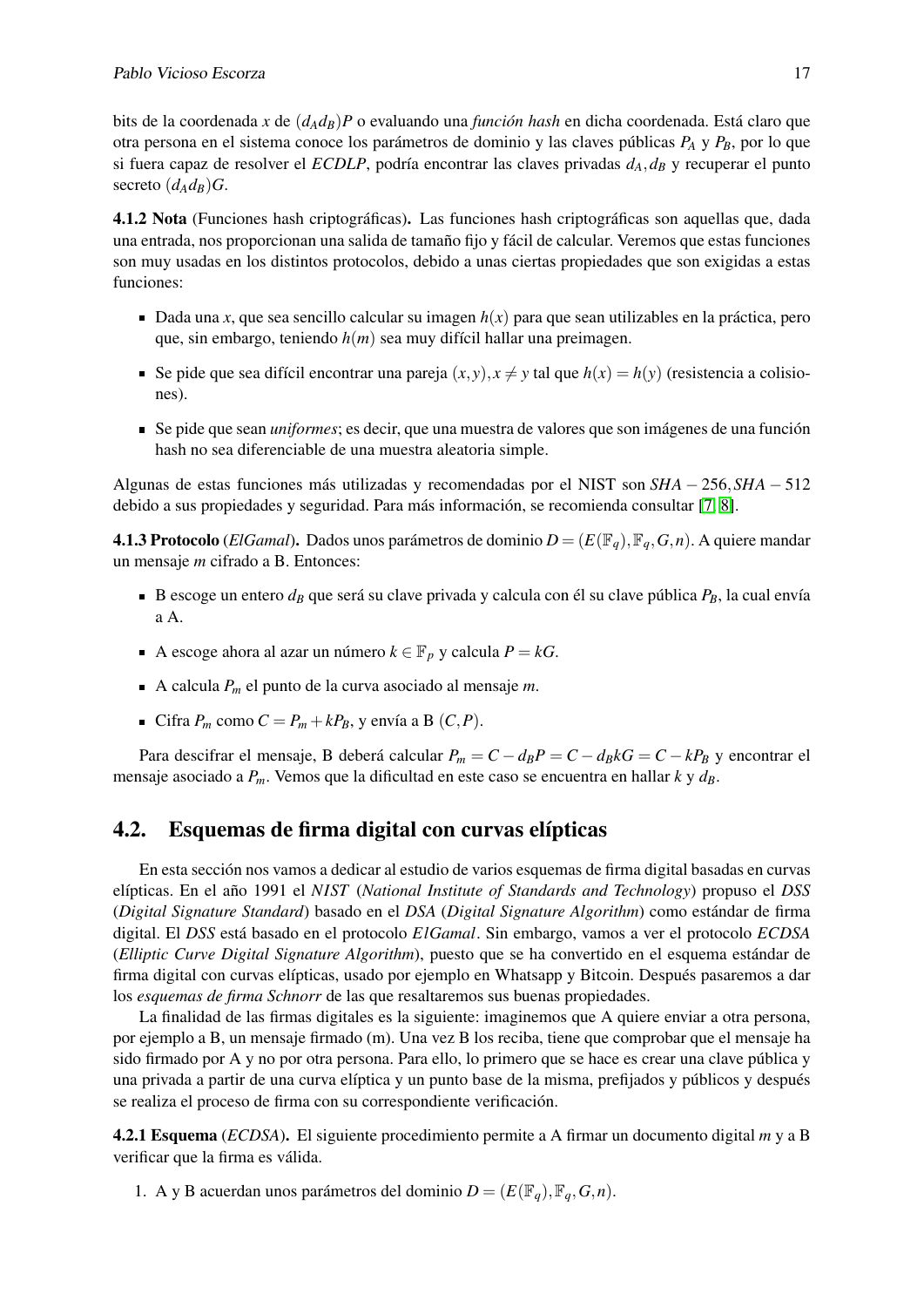- 2. A calcula su pareja de claves (*P*,*d*) pública y privada respectivamente, escogiendo *d* un número al azar entre 2 y *n* − 2 y calculando  $dG = P$ .
- 3. A calcula *h*(*m*), donde *h*(·) es una función hash.
- 4. A calcula la firma  $(r, s)$  de  $h(m)$  como sigue:
	- Selecciona  $k \in [2, n-2]$  aleatoriamente y calcula el punto  $kG = (x, y)$ . A  $k$  se le denomina clave privada efímera.
	- Calcula  $r \equiv x \pmod{n}$ .
	- Calcula  $s \equiv k^{-1}(h(m) + dr)$  (*mod n*).
- 5. A publica la firma  $(r, s)$  y  $(h(m), P)$ .
- 6. B verifica la firma de la siguiente forma:
	- Calcula  $u_1$  ≡  $h(m)s^{-1}$  (*mod n*) y  $u_2$  ≡  $rs^{-1}$  (*mod n*).
	- Calcula el punto  $(x_0, y_0) = u_1 G + u_2 P$  y  $v \equiv x_0 \pmod{n}$ .
	- Comprueba si  $v \equiv r \pmod{n}$ . En caso afirmativo la firma es válida. En caso negativo, la firma no es válida.

*Demostración de que la verificación de la firma funciona:* Si una firma (*r*,*s*) de un mensaje *m* fue generada por el signatario legítimo, entonces  $s \equiv k^{-1}(h(m) + dr)$  (*mod n*). Reordenando se tiene

$$
k \equiv s^{-1}(h(m) + dr) \equiv s^{-1}h(m) + s^{-1}rd \equiv u_1 + u_2d \pmod{n}
$$

Así,  $(x_0, y_0) = u_1 G + u_2 P = (u_1 + u_2 d) G = kG$ , por lo que  $v = r$  como se requería.

4.2.2 Comentario. (*Seguridad ECDSA*)

- Análogamente al protocolo *ECDH*, si un atacante pudiese calcular logaritmos discretos, podría calcular la clave privada *d<sup>A</sup>* y firmar como *A* cada mensaje.
- Si el número aleatorio *k* se reutiliza, un atacante podría recuperar *d* sin necesidad de resolver el *ECDLP*. Esto se debe a lo siguiente:
	- Si *k* se repite en dos firmas, entonces es claro que *r* es el mismo.
	- De la expresión  $s = k^{-1}(h(m) + dr)$  podemos despejar *k*.
	- Tenemos entonces  $k = s_1^{-1}(h_1(m) + dr)$  en la primera firma y  $k = s_2^{-1}(h_2(m) + dr)$  de la segunda, por lo que podemos igualar estas expresiones y extraer *d* en función de  $s_1, s_2, h_1(m)$ ,  $h_2(m)$ , *r* ya que se conoce todo.

Por esto, *k* debe ser generado de forma segura para cada mensaje, almacenado de forma segura y destruido después de haber sido utilizado.

La generación de la clave también es un proceso a estudiar. La mayoría de ataques al protocolo ECDSA suelen tener relación con esto, como es el caso de los ataques basados en el *algoritmo LLL*(consultar [\[9\]](#page-30-5)), el cual funciona cuando la clave efímera *k* está generada bajo ciertas condiciones o cuando una pequeña fracción de ella se ha revelado. Sin embargo, estos ataques no son eficientes cuando no se conoce nada de *k* por lo que esta debe ser escogida de forma segura. Podemos pensar en lo siguiente: si un atacante aprende a hallar *k* puede recuperar *d* sistemáticamente. Sin embargo, varios resultados, que se pueden consultar en [\[9\]](#page-30-5) demuestran que resolver el problema de hallar *d* es computacionalmente igual de complicado que resolver el problema del logaritmo discreto.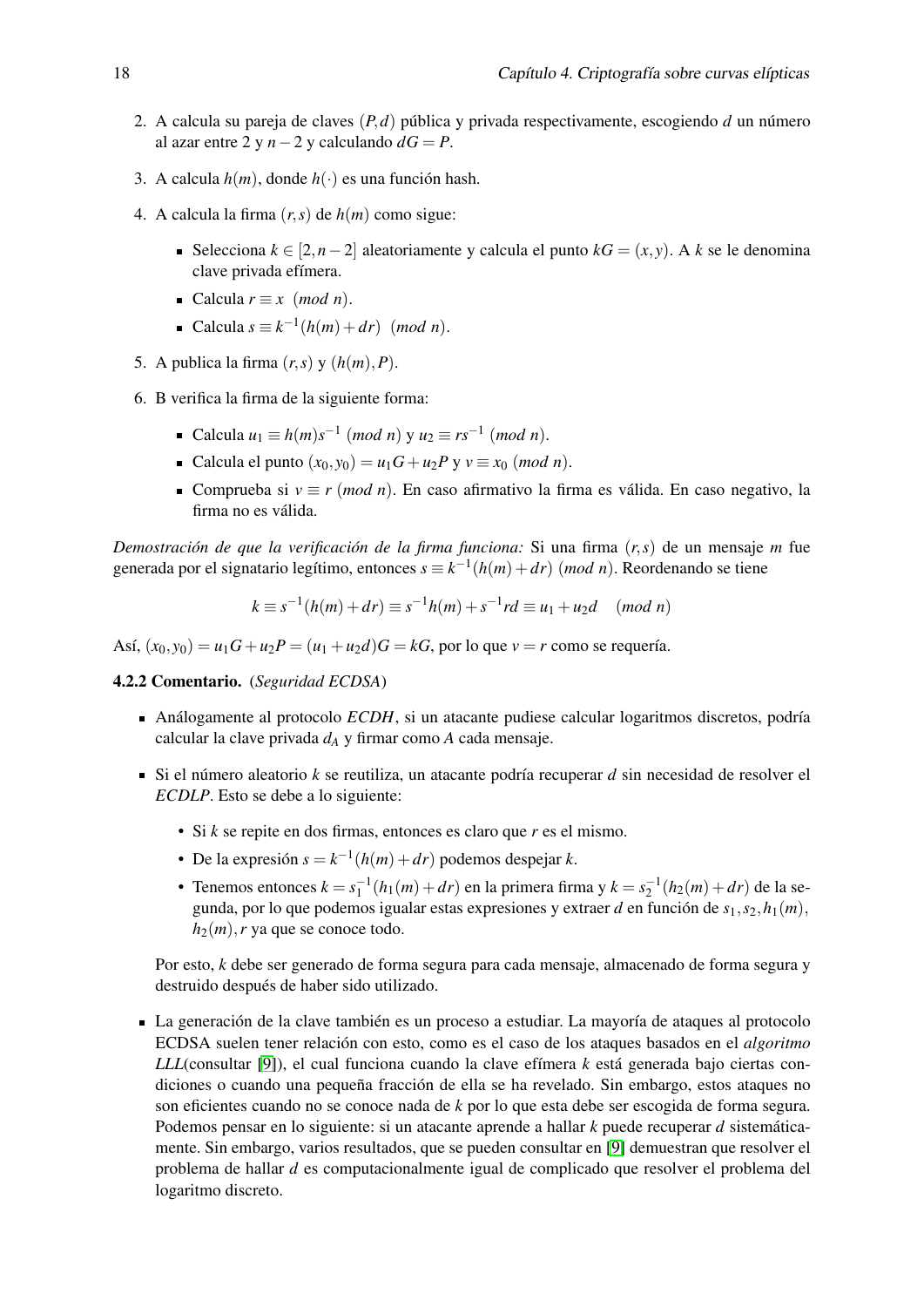#### <span id="page-24-0"></span>4.2.1. Firmas Schnorr

Ahora vamos a dar las nociones básicas principales sobre otro esquema de firma digital, el *esquema de firma Schnorr*. Este esquema fue descrito y patentado por Claus Schnorr, quien mantuvo la patente sobre él hasta febrero del año 2008. Este tipo de firmas es conocido por su simplicidad, lo cual le proporciona ciertas propiedades que lo dotan de una gran utilidad. La seguridad de las firmas Schnorr se basa también en el problema del logaritmo discreto. Vamos a ver el proceso firma y comprobación de la misma:

#### 4.2.3 Esquema (*Firma Schnorr*).

- A y B acuerdan unos parámetros de dominio  $D = (E(\mathbb{F}_q), \mathbb{F}_q, G, n)$ .
- A escoge al azar su clave privada *k* y calcula  $P = kG$ , donde P será su clave pública.
- A escoge otro número al azar *r* que será su clave efímera y calcula  $R = rG$ , que será su clave pública efímera.
- A envía a B nuestro mensaje (m), *P* y *R*.
- La firma actual es creada al calcular una función Hash(H) a toda la información pública para crear  $e = H(R||P||m)$ . Ahora la firma es construida usando nuestra información privada:  $s = r + k \cdot e$ .

B puede calcular *e*, ya que sabe *m*, *P*,*R*, pero no puede saber nuestras claves privadas. Vemos lo siguiente:

$$
sG = (r + k \cdot e)G
$$

$$
sG = rG + e(kG)
$$

$$
sG = R + eP
$$

Así, B debe calcular la clave pública correspondiente a la firma *sG* y comprobar que esta es igual a  $R + eP$ , de lo que conoce todo.

Pero, ¿por qué necesitamos ambas claves *P* y *R*? Supongamos que solo tenemos *P* = *kG*. Ahora  $e = H(P||m) \Rightarrow s = ek$ . Igual que antes, podemos verificar que la firma es válida del mismo modo: *sG* = *ekG* = *eP*. Pero el problema ahora está en que cualquiera puede calcular nuestra clave privada porque al ser *s* un número, entonces  $k = \frac{s}{e}$ *e* , lo cual no es complicado de calcular. Sin embargo, al añadir la clave pública efímera  $R = rG$ , podemos solucionar este problema ya que entonces  $k = \frac{s-r}{e}$  $\frac{-r}{e}$ , donde *r* es desconocida.

Ventajas de los esquemas de firma Schnorr: La principal ventaja que podemos observar es la linealidad. Esto puede ser usado como vamos a ver a continuación para crear *esquemas de firma múltiple* y *esquemas de agregación de firmas*.

#### Esquemas de agregación de firmas y esquemas de firma múltiple

El término *agregación de firmas* hace referencia a las firmas múltiples que aparecen como una firma de longitud sublineal en el número real número real de signatarios. Por ejemplo, pueden existir 10 signatarios y que figure como una única firma. Así, quien tiene que verificar las firmas no necesita del conocimiento de las claves públicas originales de los participantes, pudiendo recibir únicamente la clave agregada. Esto proporciona una mayor compactificación de la información al mismo tiempo que aumenta la privacidad de los signatarios. Por ejemplo *MuSig* es un esquema de agregación de firmas para las firmas Schnorr.

Veamos cómo la propiedad de la linealidad de las firmas Schnorr puede ser usada para construir un esquema de firma múltiple.

Imaginemos que A y B quieren firmar conjuntamente un mensaje sin tener que confiar en el otro. Entonces necesitan ser capaces de demostrar la autoría de sus respectivas claves. Además, la firma agregada será válida solamente si ambos, A y B, aportan su parte de la firma.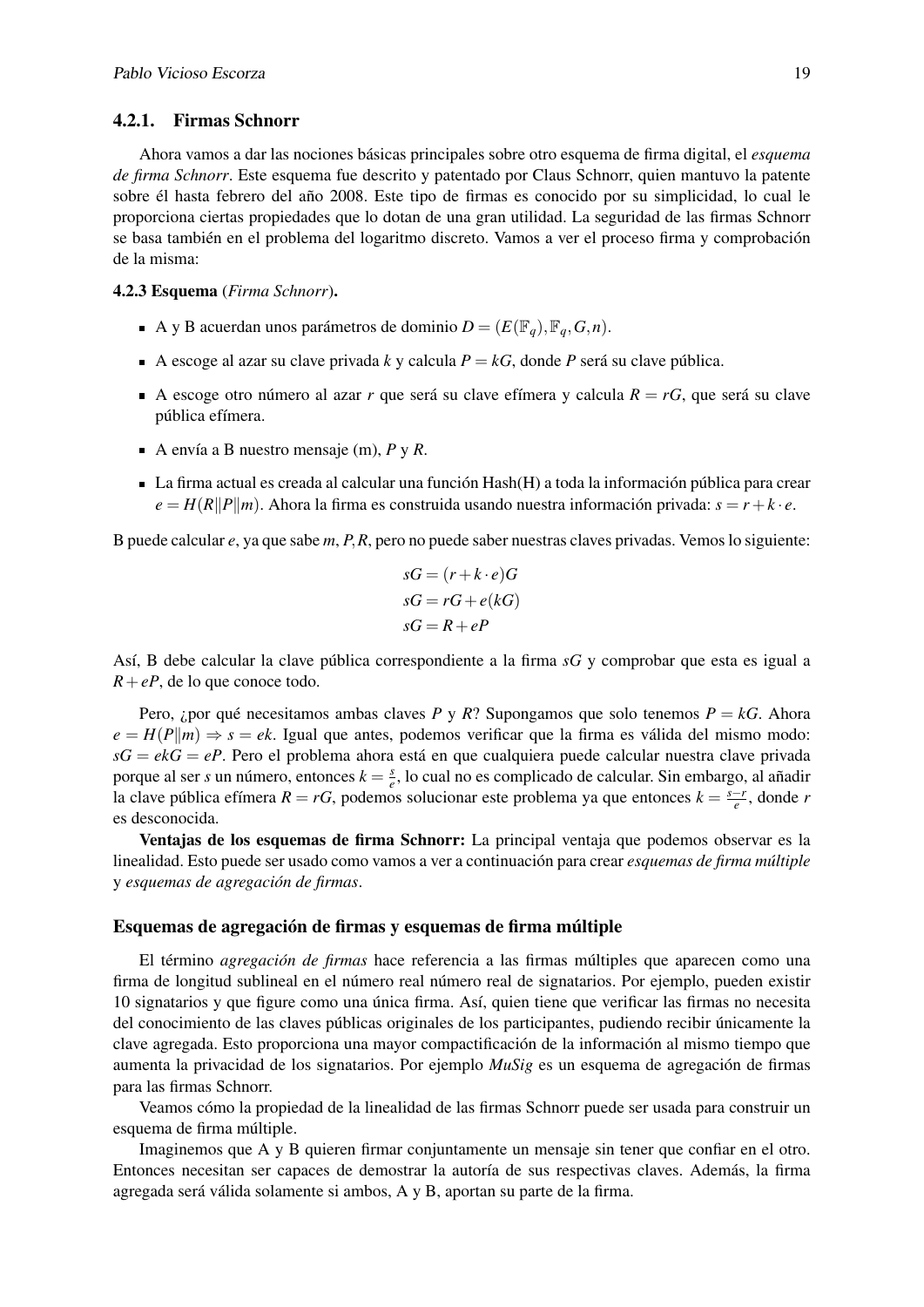Para realizar el primer acercamiento a los esquemas de firma múltiple, un esquema de firma múltiple debe utilizar firmas agregadas sublineales siguiendo las siguientes propiedades:

- Debe satisfacer la ecuación normal de Schnorr, donde las firmas resultantes pueden ser escritas como una combinación de las claves públicas.
- Debe admitir que todos los signatarios sean requeridos para cooperar.
- Debe admitir que la agregación pueda ser hecha por cualquiera.
- Debe admitir que cada signatario firme el mismo mensaje
- Debe admitir que cada signatario firme su propio mensaje.

<span id="page-25-0"></span>4.2.4 Esquema (*Firma múltiple*). El esquema de firma múltiple *MuSig*, se trata de un esquema que verifica todas las premisas anteriores. Este esquema permite que varios signatarios firmen el mismo mensaje, necesitándose la colaboración de todos ellos. Esto se consigue de la siguiente manera:

- 1. Todos los signatarios conocen los parámetros de dominio  $D = (E(\mathbb{F}_q), \mathbb{F}_q, G, n)$ .
- 2. Cada signatario tiene una clave pública y privada,  $P_i = k_i G$  y una clave pública y privada efímera  $R_i = r_i G$  como antes.
- 3. Cada signatario comparte con el resto de signatarios su clave pública efímera, *R<sup>i</sup>* .
- 4. Todos los signatarios calculan la clave pública compartida, *P*, como sigue:

$$
l = H(P_1 || \cdots || P_n)
$$
  
\n
$$
a_i = H(l || P_i)
$$
  
\n
$$
P = \sum a_i P_i
$$

- 5. Todo signatario calcula también la clave pública efímera compartida,  $R = \sum R_i$ .
- 6. *e* ahora es  $H(R||P||m)$ .
- 7. Cada signatario aporta su contribución a la firma como:

$$
s_i = r_i + ek_ia_i.
$$

Notar que la única diferencia aquí de una firma Schnorr estándar es la inclusión del factor *a<sup>i</sup>* . La firma agregada es la suma, *<sup>s</sup>* <sup>=</sup> ∑*<sup>s</sup><sup>i</sup>* . La verificación se realiza como es habitual:

$$
sG \equiv R + eP
$$

*Demostración.*

$$
sG = \sum s_i G = \sum (r_i + k_i a_i e) G = \sum r_i G + \sum k_i G a_i e = \sum R_i + e \sum a_i P_i = R + eP
$$

4.2.5 Comentario. Notar que los esquemas de firma múltiple solamente se pueden usar con firmas Schnorr debido a su linealidad y que por ejemplo, no se puede implementar en *ECDSA*, ya que este esquema de firma no es lineal. Esta es la principal desventaja que posee *ECDSA*, que lo hace menos útil frente a los esquemas de firma Schnorr que venimos recalcando en esta sección.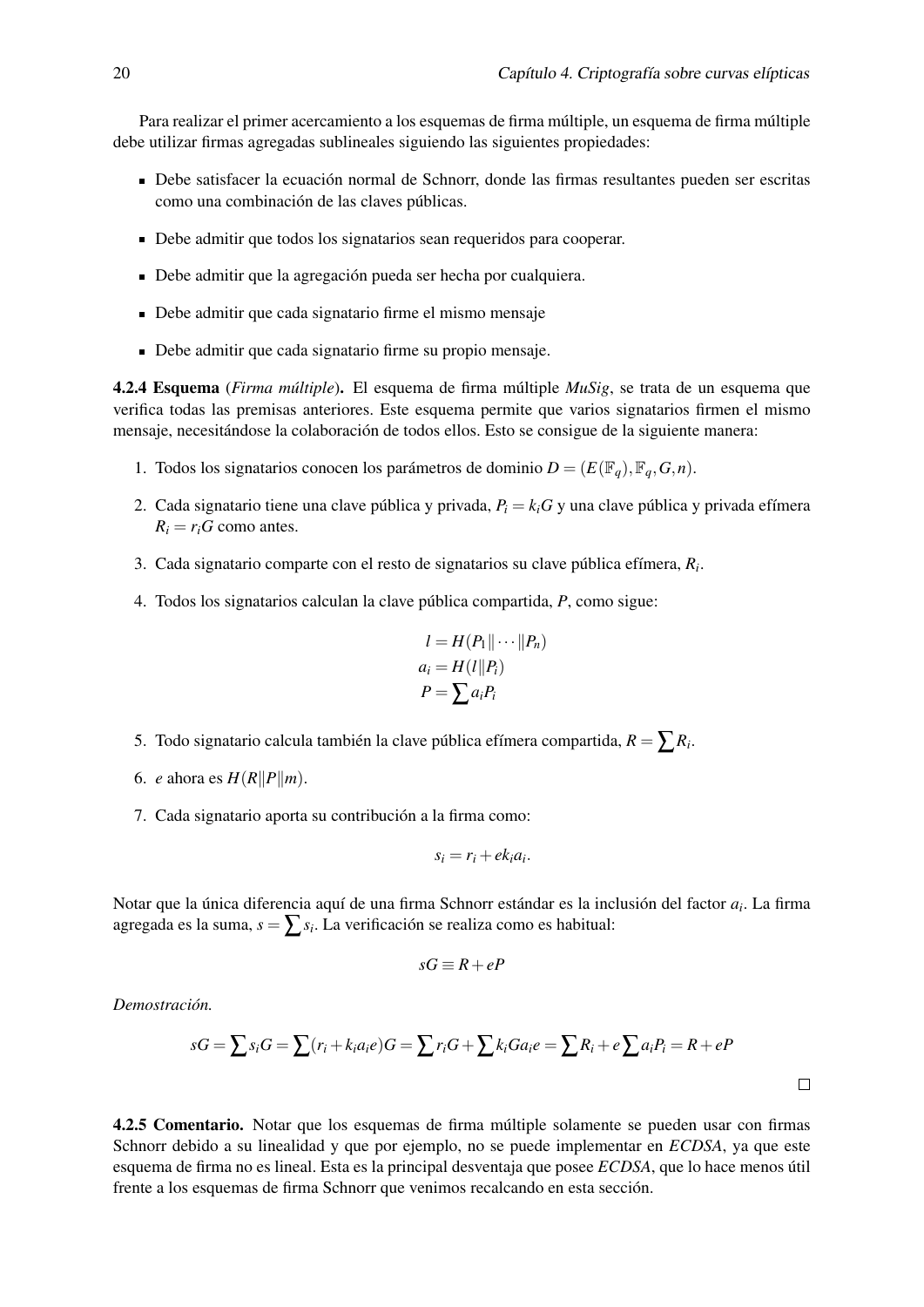#### <span id="page-26-0"></span>4.3. Implementación de las curvas elípticas en la actualidad

Una vez ya hemos visto los protocolos y esquemas de firmas más usados con curvas elípticas, vamos a explicar algunas aplicaciones de las curvas elípticas en la criptografía en el presente.

Entre las funciones de las curvas elípticas hoy en día, destaca su uso para realizar transacciones con criptomonedas. Entre las criptomonedas más utilizadas en la actualidad, que además utiliza curvas elípticas (ECDSA) en sus transacciones, destaca *Bitcoin*. Una de las características de esta criptomoneda es que almacena toda la información de sus transacciones. Esto supone un inconveniente por todo el espacio de almacenamiento que necesita, lo que implica que una persona que se incorpore al sistema y desee verificar la validez de una moneda, debe descargar y revisar todas las transacciones que se han realizado desde su creación hasta la actualidad. Para buscar una solución a esto se creó *Mimblewimble*.

Mimblewimble es un protocolo creado a mediados de 2016 que solamente utiliza firmas para realizar las transacciones. Su objetivo fue crear un nuevo esquema de funcionamiento centrado en la privacidad, al mismo tiempo que se ahorrara espacio de almacenamiento.

Una moneda en Mimblewimble *C* es de la siguiente manera:

$$
C = xG + rH,
$$

donde *x* es el *valor* de la moneda y *r* es un número escogido al azar que será el factor de ocultamiento, conocida por el propietario de la moneda; *G* y *H* son puntos de una curva elíptica  $E(\mathbb{F}_q)$  tales que no se puede calcular el logaritmo discreto de uno respecto del otro.

Una transacción en Mimblewimble consiste en gastar unas monedas, a las que llamaremos *entradas*, a cambio de generar otras monedas a las que llamaremos *salidas*.

El principio básico que todas las transacciones deben cumplir es que la suma de los valores de las entradas sea igual a la suma de los valores de las salidas. Ilustremos esto con un ejemplo.

4.3.1 Ejemplo. Imaginemos que existen dos personas A y B. Han pactado que A le venda a B un cierto valor *x*3, entonces:

- 1. A posee dos monedas  $C_1 = x_1 G + r_1 H$ ,  $C_2 = x_2 G + r_2 H$  tales que  $x_1 + x_2 > x_3$ .
- 2. A calcula el valor  $x_4 = x_1 + x_2 x_3$ , para que se cumpla  $x_1 + x_2 = x_3 + x_4$ .
- 3. A escoge al azar  $r_4$  para generar una nueva salida  $C_4 = x_4G + r_4H$ .
- 4. A le envía a B  $C_1$ ,  $C_2$ ,  $C_4$  y  $r_1 + r_2 r_4$ .
- 5. B escoge al azar  $r'_3$  y calcula  $r_3 = r_1 + r_2 r_4 r'_3$ .
- 6. B genera una salida  $C_3 = x_3G + r_3H$ .
- 7. B genera la transacción  $C_1 + C_2 C_3 C_4$  y se la envía a A.
- 8. B firma la transacción con el par de claves  $(r'_3, r'_3H)$  ya que:

$$
C_1 + C_2 - C_3 - C_4 = \underbrace{(x_1 + x_2 - x_3 - x_4)}_{0}G + (r_1 + r_2 - r_4 - r_3)H = r'_3H,
$$

y le comunica esta firma a A.

#### 4.3.2 Nota.

- A sabe que la firma ha sido generada por B porque nadie más conoce  $r'_3$ .
- B no puede generar  $C_3$  con otro valor que no sea el acordado  $x_3$ , ya que sino en la transacción que genera no se anularía el factor correspondiente al punto *G* y necesitaría hallar el logaritmo discreto de un punto respecto del otro, lo cual hemos comentado que no puede realizarse.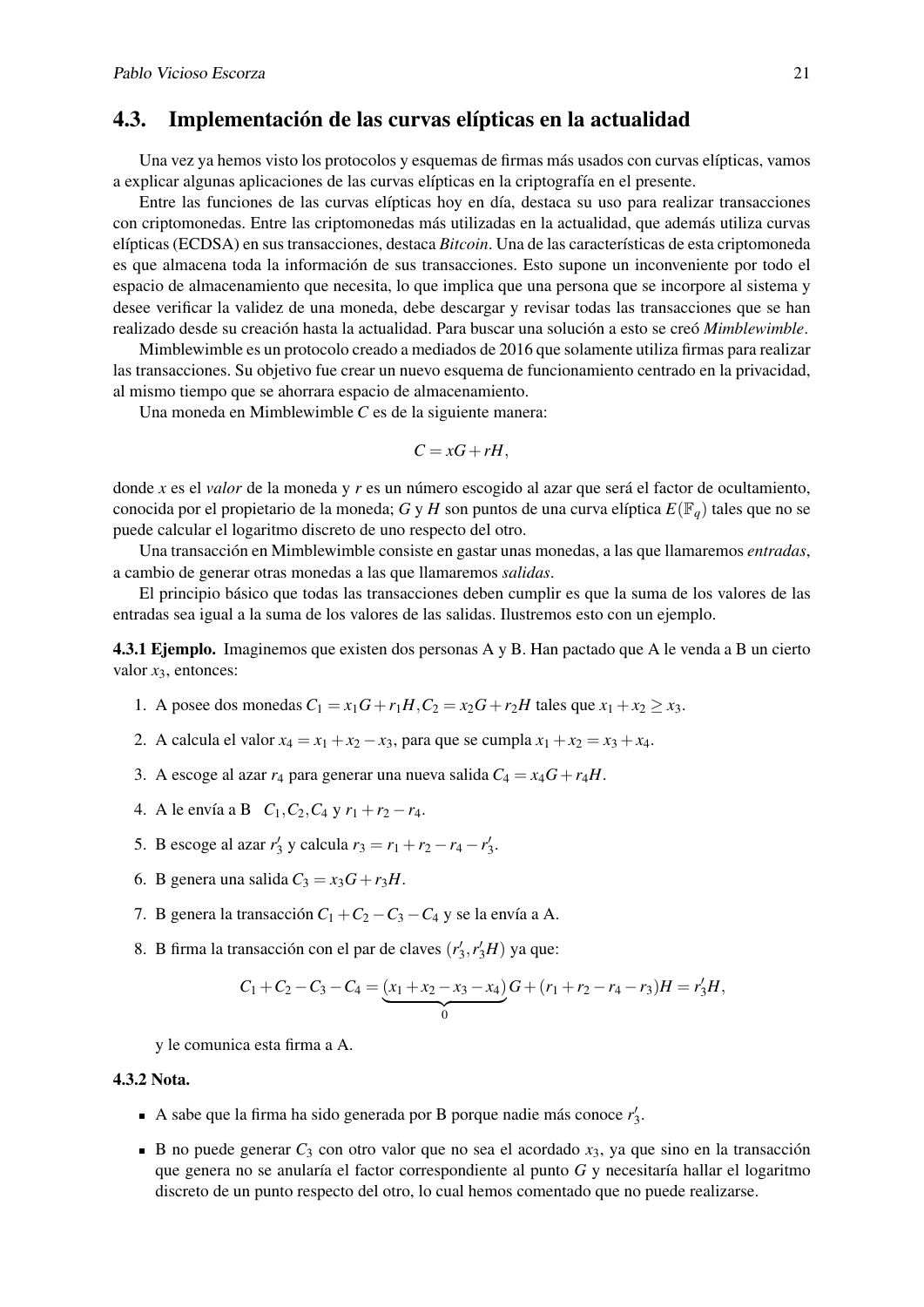En este ejemplo se han gastado las monedas  $C_1$  y  $C_2$  y se han generado  $C_3$  que pertenecerá a B y *C*<sup>4</sup> que pertenecerá a A.

Observamos que en cada transacción se anulan las partes correspondientes a los valores. Esto implica que, si queremos verificar la validez de una moneda, tan solo necesitaremos saber sus características actuales (valor y factor de ocultamiento) y las iniciales, ya que, si queremos verificar una moneda, la suma de todas las transacciones intermedias hará que estas se anulen entre sí y solamente nos quedarán el momento actual y el origen de la moneda.

Este hecho es el que nos permite compactificar toda la información en Mimblewimble a la vez que se aumenta la privacidad al no necesitarse el almacenamiento de las transacciones anteriores al momento actual de la moneda.

Ya se ha comentado el hecho de que Mimblewimble solamente utiliza firmas. Esto conlleva que Mimblewimble no soporte scripts como sí lo hacen otras criptomonedas. Muchas de ellas soportan incluir condiciones complejas que deben incluirse para que pueda gastarse una moneda, esto recibe el nombre de *contrato inteligente*. Es esta la razón por la que utiliza otros protocolos para llevar a cabo estos *contratos inteligentes*, como son las *Scriptless Scripts*.

Las Scriptless Scripts buscan añadir condiciones a los contratos inteligentes de Mimblewimble, sin modificar el sistema explicado antes, para que si dos partes consiguen ejecutar algún tipo de transacción fielmente; es decir, sin engañar al otro, entonces generarán una firma válida sin la necesidad de almacenar ningún detalle más del contrato original que la propia firma. Este se trata de uno de los motivos por lo que se usan Scriptless Scripts, la privacidad que proporciona el hecho de que solamente se almacenen las firmas de las transacciones. El hecho de que solamente se usen firmas puede parecernos a priori bastante restrictivo, pero vamos a ver a continuación que solamente con el uso de firmas poseemos lo necesario para realizar ciertos tipos de contratos inteligentes en Mimblewimble.

4.3.3 Nota. Notar que el esquema de firma múltiple Schnorr es ya una Scriptless Script, puesto que necesita la firma de cada uno de los signatarios {*si*}, pero se valida y se almacena tan solo la suma de ellas *s*, sin importar ningún detalle más, como por ejemplo el número signatarios que han firmado. Este esquema de firma se puede modificar para crear un nuevo esquema de firma digital como son las *firmas adaptadoras*.

#### Firmas adaptadoras

El objetivo de las firmas adaptadoras es llevar a cabo una transacción entre dos partes sin la necesidad de que una parte confíe en la otra, bajo la condición de que en el momento en el que una parte firme la transacción para obtener lo acordado, esta revele a la otra parte un secreto que podrá usar para obtener su parte del acuerdo.

Las firmas adaptadoras, entre otras funciones, permiten crear firmas para las transacciones con monedas en Mimblewimble, para que una transacción solamente pueda completarse si una parte revela un secreto a la otra con su firma.

Veamos ahora más detalladamente cómo A puede proporcionar a B una firma adaptadora. En esencia lo que va a suceder es que en el momento de firmar, A le va a revelar a B el logaritmo discreto de un punto, que será el secreto que hemos comentado.

#### 4.3.4 Esquema (*Firma adaptadora*).

- 1. A escoge al azar *t* y calcula  $T = tG$ .
- 2. Considerar el esquema de firma múltiple Schnorr [4.2.4](#page-25-0) entre A y B, modificado de tal forma que A en vez de proporcionar su clave pública efímera  $R_A$ , le transmite  $R_A + T$  a B.
- 3. A también envía a B *T* junto a su firma *sA*.
- 4. Al conjunto  $(T, T + R_A, s_A)$  es a lo que llamamos *firma adaptadora*.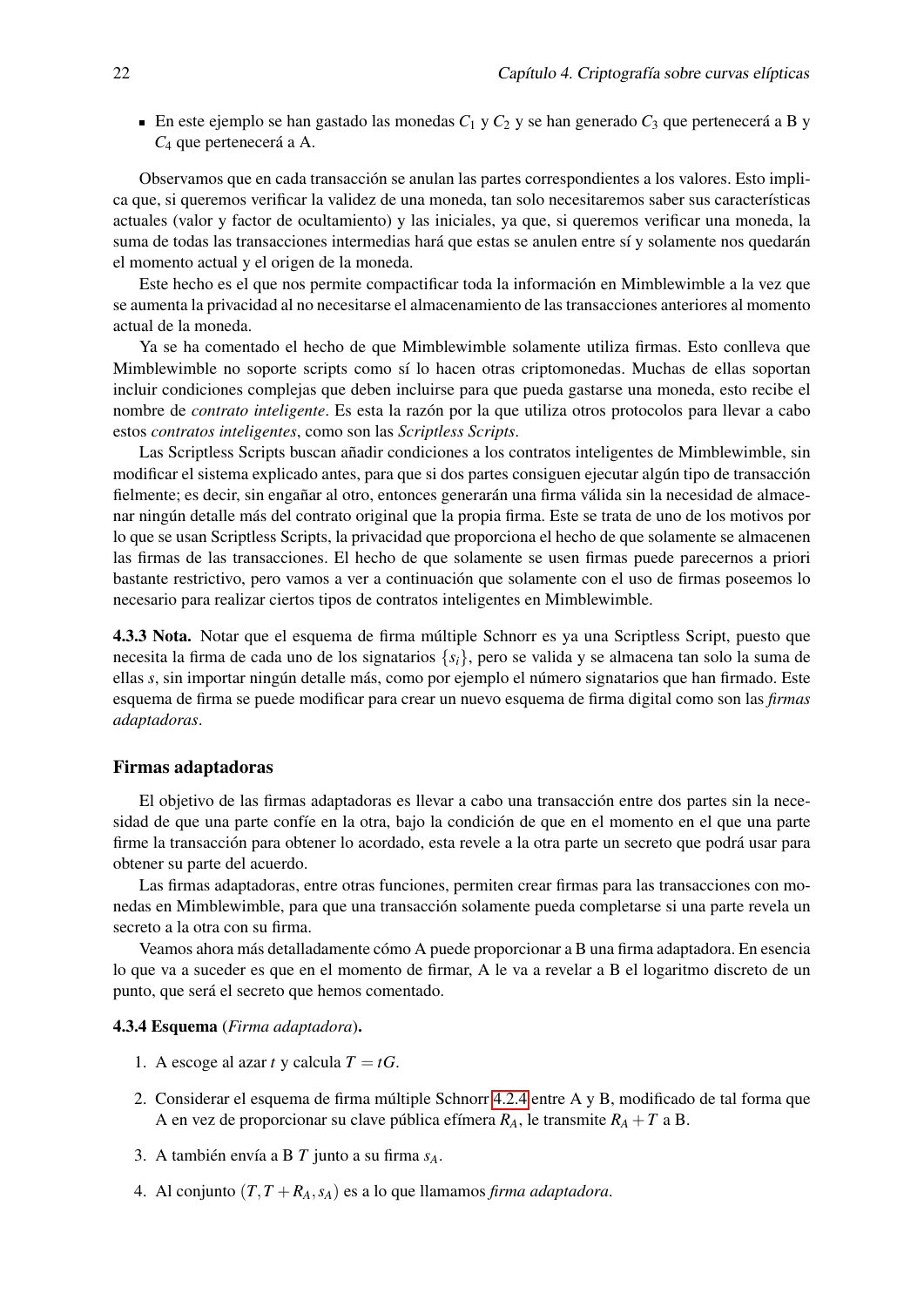- 5. B antes de firmar, verifica  $s_A G = R_A + H(P||R + T||m)P_A$  y si esta firma es correcta, entonces B le envía su firma *s<sup>B</sup>* .
- 6. La firma final  $s = s_A + s_B$  es verificable pero no es válida. La firma  $s + t$  sí que es válida.
- <span id="page-28-1"></span>7. Teniendo ya *A* la firma de B, entonces firma con la firma válida *s*+*t*.
- <span id="page-28-0"></span>8. En ese preciso momento, B conocerá *s* (ya la conocía desde antes) y +*t* que le acaba de ser revelada, por lo que podrá calcular *t*, obteniendo así B el secreto.

#### 4.3.5 Comentario.

- Notar que el paso [8](#page-28-0) se realiza de forma inmediata después del [7.](#page-28-1) Luego, A firmará la transacción si y sólo si le revela a B su secreto. No puede suceder una cosa sin que suceda la otra. Así, si A decide detenerse en el momento justo antes de firmar, no puede firmar la transacción ni por tanto obtener nada de B.
- Se ha comentado en el protocolo anterior que la firma  $(s, R)$  no es válida. Esto se debe a que el punto que hemos usado para la función Hash es *R* + *T* no *R*. Entonces B no puede obtener una firma válida. Para ello, necesitaría resolver el *ECDLP*. Lo que sucede es que después de la validación de la firma adaptadora, B recibe la firma valida  $(s + t, R)$  lo cual le va a revelar el secreto *t* buscado.
- Notar también que cualquier observador de la cadena de bloques no distingue una firma común de una firma adaptadora y solamente verá el proceso cuando la firma esté finalmente validada y la transacción añadida ya a la cadena de bloques.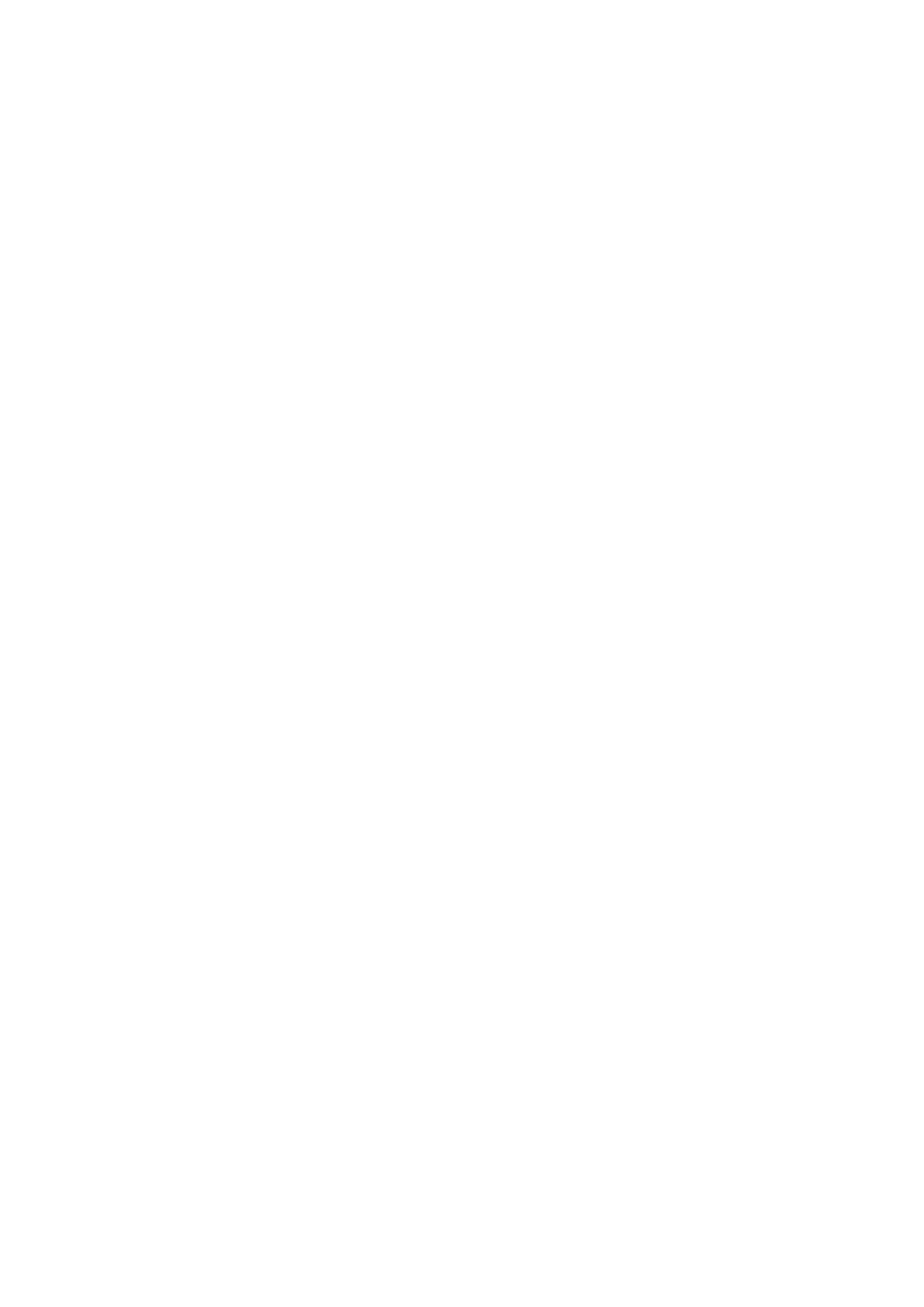### <span id="page-30-0"></span>Bibliografía

- <span id="page-30-1"></span>[1] E. BARKER, W. BARKER, W. BURR, W. POLK Y M. SMID, *Recommendation for Key Management – Part 1: General (Revised)*, NIST Special Publication 800-57,Part 1 Revised, 2007, disponible en [https://nvlpubs.nist.gov/nistpubs/Legacy/SP/](https://nvlpubs.nist.gov/nistpubs/Legacy/SP/nistspecialpublication800-57p1r2007.pdf) [nistspecialpublication800-57p1r2007.pdf](https://nvlpubs.nist.gov/nistpubs/Legacy/SP/nistspecialpublication800-57p1r2007.pdf).
- [2] A.GIBSON, *Flipping the scriptless script on Schnorr*, 2018, [https://joinmarket.me/blog/](https://joinmarket.me/blog/blog/flipping-the-scriptless-script-on-schnorr/) [blog/flipping-the-scriptless-script-on-schnorr/](https://joinmarket.me/blog/blog/flipping-the-scriptless-script-on-schnorr/)
- [3] D. GÓMEZ, *Curvas algebraicas*, pp 16–22, 2012, [lhttp://www.mat.ucm.es/~arrondo/calg.](lhttp://www.mat.ucm.es/~arrondo/calg.pdf) [pdf](lhttp://www.mat.ucm.es/~arrondo/calg.pdf)
- [4] A. HOMERO, *Curvas elípticas en criptografía*, 2016, [https://www.ugr.es/~anillos/](https://www.ugr.es/~anillos/textos/pdf/2016/CurvasElipticas.pdf) [textos/pdf/2016/CurvasElipticas.pdf](https://www.ugr.es/~anillos/textos/pdf/2016/CurvasElipticas.pdf)
- [5] J. MALDONADO, *¿Qué es Mimblewimble?*, 2021, [https://es.cointelegraph.com/](https://es.cointelegraph.com/explained/what-is-mimblewimble) [explained/what-is-mimblewimble](https://es.cointelegraph.com/explained/what-is-mimblewimble)
- [6] G. MAXWELL, A. POELSTRA, Y. SEURIN Y P. WUILLE, *Simple Schnorr Multi-Signatures with Applications to Bitcoin*, ANSSI, París, Francia, 2018, [https://eprint.iacr.org/2018/068.](https://eprint.iacr.org/2018/068.pdf) [pdf](https://eprint.iacr.org/2018/068.pdf)
- <span id="page-30-3"></span>[7] NATIONAL INSTITUTE OF STANDARDS AND TECHNOLOGY, *Secure Hash Standard (SHS)*, FIPS PUB 180-4, 2015, disponible en [https://nvlpubs.nist.gov/nistpubs/FIPS/NIST.FIPS.](https://nvlpubs.nist.gov/nistpubs/FIPS/NIST.FIPS.180-4.pdf) [180-4.pdf](https://nvlpubs.nist.gov/nistpubs/FIPS/NIST.FIPS.180-4.pdf).
- <span id="page-30-4"></span>[8] NATIONAL INSTITUTE OF STANDARDS AND TECHNOLOGY, *SHA-3 Standard: Permutation-Based Hash and Extendable-Output Functions*, FIPS PUB 202, 2015, disponible en [https:](https://nvlpubs.nist.gov/nistpubs/FIPS/NIST.FIPS.202.pdf) [//nvlpubs.nist.gov/nistpubs/FIPS/NIST.FIPS.202.pdf](https://nvlpubs.nist.gov/nistpubs/FIPS/NIST.FIPS.202.pdf).
- <span id="page-30-5"></span>[9] PHONG Q. NGUYEN Y IGOR E. SHPARLINSKI, *The insecurity of the Elliptic Curve Digital Signature Algorithm with Partially Known Nonces*, DOI:10.1023/A:1025436905711, 2001, [https://www.researchgate.net/profile/Igor-Shparlinski/publication/](https://www.researchgate.net/profile/Igor-Shparlinski/publication/2406712_The_Insecurity_of_the_Elliptic_Curve_Digital_Signature_Algorithm_with_Partially_Known_Nonces/links/0912f50d93f7ac2275000000/The-Insecurity-of-the-Elliptic-Curve-Digital-Signature-Algorithm-with\-Partially-Known-Nonces.pdf) [2406712\\_The\\_Insecurity\\_of\\_the\\_Elliptic\\_Curve\\_Digital\\_Signature\\_](https://www.researchgate.net/profile/Igor-Shparlinski/publication/2406712_The_Insecurity_of_the_Elliptic_Curve_Digital_Signature_Algorithm_with_Partially_Known_Nonces/links/0912f50d93f7ac2275000000/The-Insecurity-of-the-Elliptic-Curve-Digital-Signature-Algorithm-with\-Partially-Known-Nonces.pdf) [Algorithm\\_with\\_Partially\\_Known\\_Nonces/links/0912f50d93f7ac2275000000/](https://www.researchgate.net/profile/Igor-Shparlinski/publication/2406712_The_Insecurity_of_the_Elliptic_Curve_Digital_Signature_Algorithm_with_Partially_Known_Nonces/links/0912f50d93f7ac2275000000/The-Insecurity-of-the-Elliptic-Curve-Digital-Signature-Algorithm-with\-Partially-Known-Nonces.pdf) [The-Insecurity-of-the-Elliptic-Curve-Digital-Signature-Algorithm-with\](https://www.researchgate.net/profile/Igor-Shparlinski/publication/2406712_The_Insecurity_of_the_Elliptic_Curve_Digital_Signature_Algorithm_with_Partially_Known_Nonces/links/0912f50d93f7ac2275000000/The-Insecurity-of-the-Elliptic-Curve-Digital-Signature-Algorithm-with\-Partially-Known-Nonces.pdf) [-Partially-Known-Nonces.pdf](https://www.researchgate.net/profile/Igor-Shparlinski/publication/2406712_The_Insecurity_of_the_Elliptic_Curve_Digital_Signature_Algorithm_with_Partially_Known_Nonces/links/0912f50d93f7ac2275000000/The-Insecurity-of-the-Elliptic-Curve-Digital-Signature-Algorithm-with\-Partially-Known-Nonces.pdf)
- <span id="page-30-2"></span>[10] M.M. PAYERAS, A.P. ISERN, M. MUT, *Sistemas de Pago Electrónico.*, Lección 3. Introducción a Bitcoin, 2014 [http://www.criptored.upm.es/crypt4you/temas/sistemaspago/](http://www.criptored.upm.es/crypt4you/temas/sistemaspago/leccion3/leccion03.html#apartado32) [leccion3/leccion03.html#apartado32](http://www.criptored.upm.es/crypt4you/temas/sistemaspago/leccion3/leccion03.html#apartado32).
- [11] A. POELSTRA, *Scriptless Scripts*, 2017, [https://download.wpsoftware.net/bitcoin/](https://download.wpsoftware.net/bitcoin/wizardry/mw-slides/2017-03-mit-bitcoin-expo/slides.pdf) [wizardry/mw-slides/2017-03-mit-bitcoin-expo/slides.pdf](https://download.wpsoftware.net/bitcoin/wizardry/mw-slides/2017-03-mit-bitcoin-expo/slides.pdf)
- [12] A. POELSTRA, *MimbleWimble and Scriptless Scripts*, 2018, [https://www.youtube.com/](https://www.youtube.com/watch?v=ovCBT1gyk9c) [watch?v=ovCBT1gyk9c](https://www.youtube.com/watch?v=ovCBT1gyk9c).